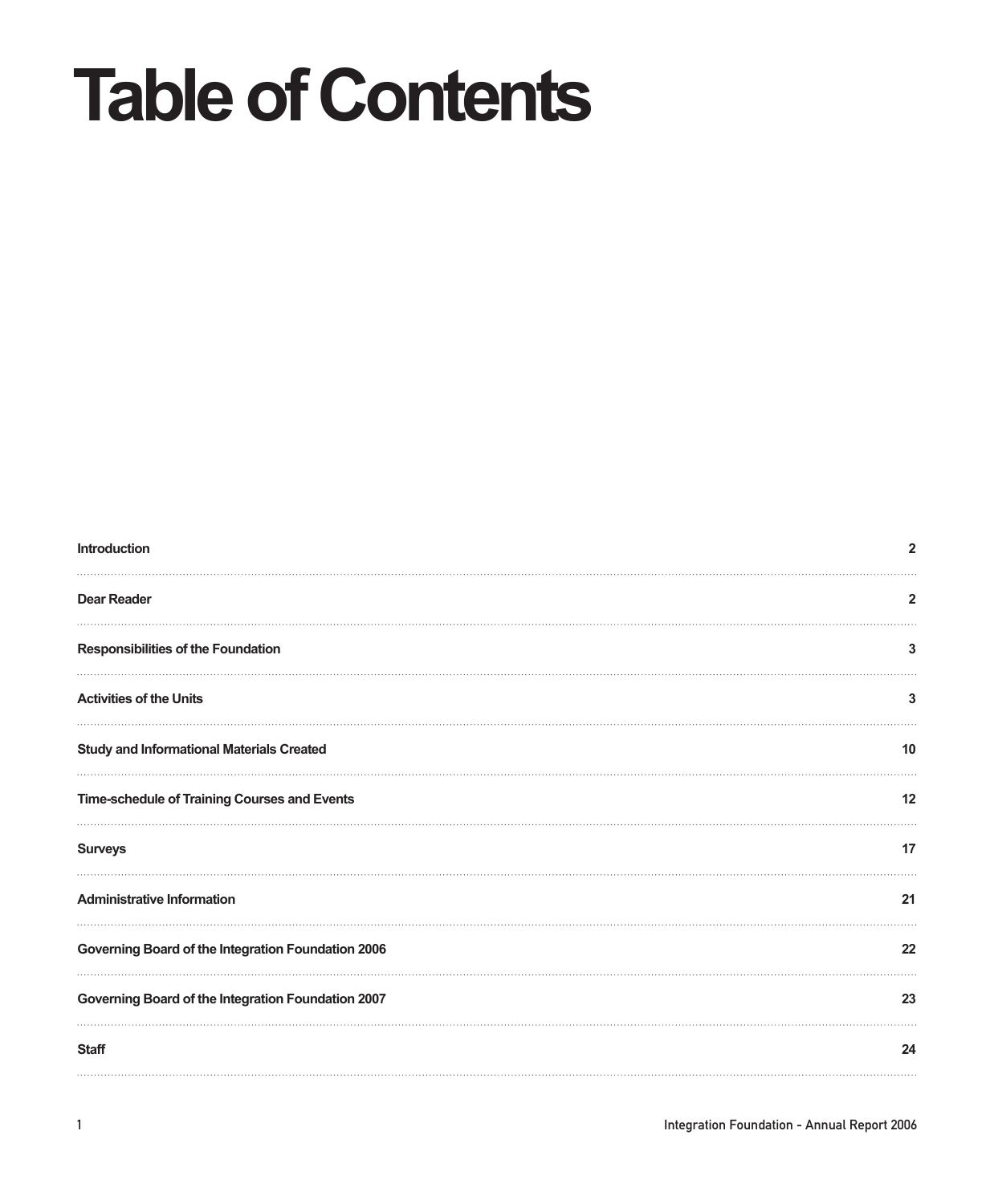## **Introduction**

The current programme "Integration in Estonian Society 2000-2007" will end in 2007. In 2006, the development of a new national integration strategy (for the years 2008-2013) was started. The experience of the Non-Estonians Integration Foundation in implementing the current programme, as well as cooperating with state authorities and local governments, international organisations, civil society organisations, research institutions and media organisations in Estonia and abroad provides a good basis for preparing a new competent strategy.

Our aim is to consistently support integration in society in order to strengthen the democratic nation state which provides all people with equal opportunities for participation in social life.

During its years of activity, the Integration Foundation has become a smoothly and clearly functioning institution. The Foundation supervises the generation of new ideas and implementation of

## **Dear Reader**

This annual report summarises the most important achievements of the Foundation in 2006 in supporting integration in Estonian society. The most important keywords for 2006 were partial transition to teaching subjects in Estonian, the naturalisation process, language studies, and the retraining of non-Estonian speaking unemployed persons. It is a pleasure to note that the Foundation was able to support all of the abovementioned priority areas, promoting active cooperation with ministries, state authorities, schools, local governments, civil society organisations and many other partners.

A partial transition to the study of school subjects in Estonian will begin in the school year 2007/2008. For that purpose, the Foundation, in cooperation with the Ministry of Education and Research and the institutions of higher education, initiated extensive in-service training courses in Estonian literature, social studies, geography, and music in 2006 for up to 240 subject teachers in total.

The number of persons with undetermined citizenship status is quickly diminishing in Estonia, and in order to maintain the current pace the Foundation organised in 2006 preparatory courses for the examination on the Constitution and the Citizenship Act of the Republic of Estonia in addition to the usual Estonian language courses. By the end of 2006 almost 2,000 persons had completed the course.

Proficiency in Estonian is one of the preconditions for participation in the social life of Estonia. In 2006, the Foundation continued to pay close attention to the improvement of the language skills of extensive projects aimed at developing and supporting integration. This makes the competence of the Foundation useful for all state authorities whose scope of activity covers the development and implementation of integration activities.

As regards the new sector-based development plan, I would underline the importance of further increasing the cooperation between state authorities and the Foundation in order to utilise the Foundation's years of useful experience in the ongoing activities of the state

#### Urve Palo

Minister for Population Affairs

Chairman of the Management Committee of the national programme "Integration in Estonian Society 2000-2007" and the Governing Board of the Integration Foundation October 2007

the employees of the public sector, as well as to the inclusion of non-Estonian speaking unemployed people in the labour market. As a result, 135 police and rescue officers completed an Estonian language course, and 47 employees participated in language practice. Preparations were made for the arrangement of Estonian courses and professional retraining and in-service training for 200 unemployed young people in 2007.

Of course, we must not forget the active contribution made by the Foundation in 2006 to the preparations for the new integration strategy for the years 2008-2013. The integration monitoring performed since 2000 and the events influencing ethnic relations have reflected the ongoing need for dealing with integration problems in Estonian society. In the coming years our goals are to establish a common national identity, increase mutual tolerance and foster a common infosphere.

We would like to thank all our partners and friends for the work they have done and express our wish to continue our cooperation in the coming years.

Tanel Mätlik Director of the Integration Foundation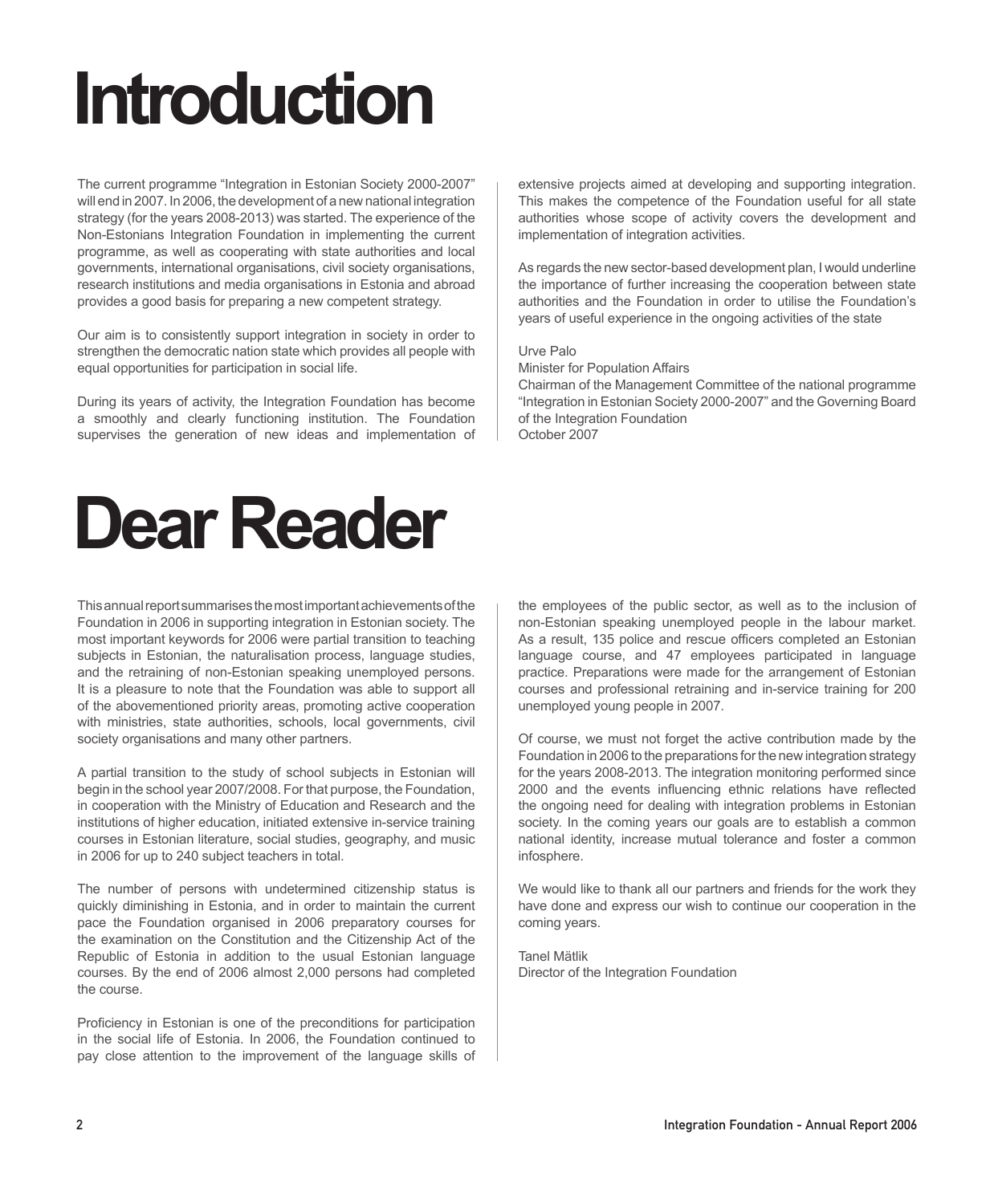## **Responsibilitiesofthe Foundation**

## **I. Sub-programme "Education"**

The activities of the sub-programme "Education" are planned on the basis of two main objectives:

a) the graduates of basic school are socially competent and have an intermediate level command of Estonian;

b) the youths who have acquired a secondary education are fluent in Estonian on the level necessary for everyday and professional communication and are able to continue their studies in Estonian.

#### **II. Sub-programme "Education and the Culture of Ethnic Minorities"**

More than 100 nationalities are represented in Estonia which makes it a multicultural country. The target groups of the sub-programme are the historical national minorities, as well as the ethnic minorities who have migrated to Estonia in the second half of the 20th century and in the 21st century. The aim of the activities is to enable the ethnic minorities to maintain and promote their culture, have access to the study of their native language and informal education in their native language.

#### **III. Sub-programme "Estonian Language Training for Adults"**

The aim of the sub-programme is to create opportunities for improving the Estonian language skills and socio-cultural competency of adults who are no longer involved in obtaining a general or higher education.

#### **IV. Sub-programme "Social competence"**

Social competence means the ability of a person to function adequately on all levels of social life. The ability of people to become organised on the basis of common interests (the domain of the third sector), the availability of objective information, and the change of attitudes in society (the domain of media and public opinion) are seen as the key factors in the formation of social competence.

With regard to efficient integration, the focus is on mutual alteration of political views so that the views become more open and tolerant. The objectives of the sub-programme are:

1) to acknowledge the potential of non-Estonians and to consciously include them in decision-making and development programmes;

2) to implement the concept of a multicultural society in Estonia and introduce the cultures of the ethnic minorities living in Estonia to the public.

## **Activities of the Units**

The work of the Foundation in 2006 is characterised by the amount of attention paid to the development of new integration activities and to the expansion of existing efficient projects and programmes. In 2006, the Foundation submitted 11 projects in the total amount of EEK 76 million at various application rounds in order to apply for cofinancing from the programmes of the European Union. The projects prepared are in correspondence both with the objectives of the national programme "Integration in Estonian Society in 2000-2007," and the bottlenecks in the current implementation of the programme pointed out in different national and international assessment reports.

As regards the planning of national integration policy, the Foundation participated actively in the work of the expert committee and the working group formed by the Minister for Population Affairs, preparing a new national integration programme for the years 2008-2013. As a result, the strategy section of the programme was completed by December 2006 and will be presented for public discussion at the beginning of 2007 before approval by the Government of the Republic.

The following will provide an overview of the activities of the Integration Foundation in 2006 and the main results by different units and projects.

## **Administrative and Project Unit**

The Administrative and Project Units coordinate the contracts on the use of allocations entered into with the Ministry of Internal Affairs, the Ministry of Education and Research, and the State Chancellery for the implementation of the activities foreseen in the national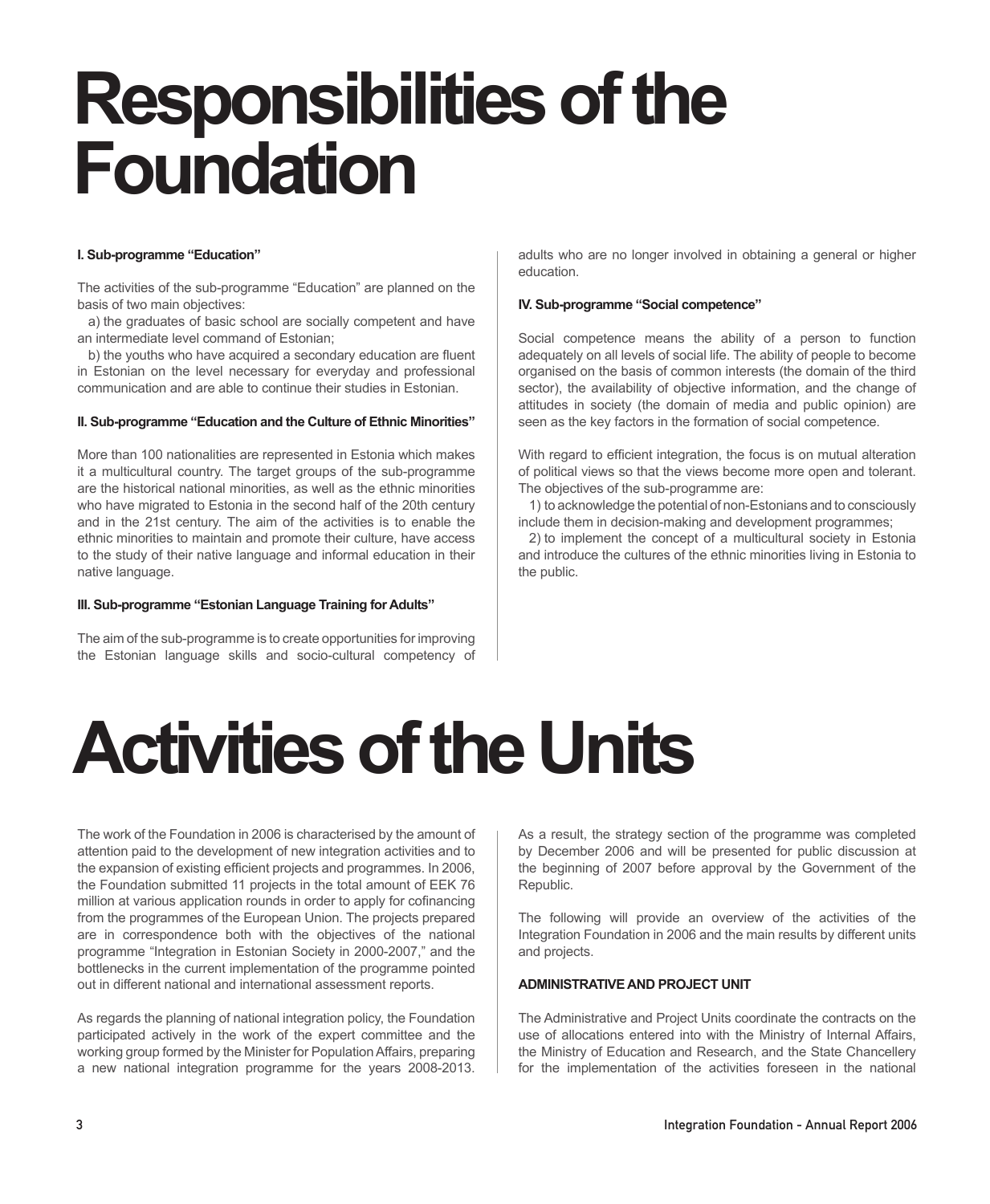integration programme.

## **The main results of the activities performed in 2006**

1. Within the framework of the public (general) competition, 27 projects from different areas of activity were supported. The aim is to primarily support innovative ideas and civil initiative which had not yet developed fully during the preparation of the national programme or did not have enough relative importance to be described separately as promoted activities in the programme.

2. In the two rounds of the project competition for national culture societies, 39 projects were supported for the arrangement of culture events of the societies. The aims of the competition are to extend the possibilities of the ethnic minorities living in Estonia to maintain their distinctive linguistic and cultural characteristics, increase Estonian society's awareness of cultural differences, and develop integration cooperation between the third sector and national institutions.

3. The direct aim of the project competition "Journey of Independence" is to introduce the history of the War of Independence, the story of the birth of Estonian statehood, the country's development following the regaining of independence and the places associated with these events to the students of schools with Estonian and Russian as the language of instruction and to the members of youth organisations, thereby raising the sense of patriotism and loyalty among youth in Estonia who come from different national backgrounds. In the course of the supported projects, more than 920 young people from schools with Estonian and Russian as the language of instruction and from youth organisations visited the places connected with the Estonian fight for independence. These trips help to consolidate the facts studied in history lessons, expand the students' knowledge and gain a better understanding of the establishment of statehood in Estonia.

4. 40 projects with more than 1,600 Estonian and non-Estonian speaking young participants were supported at the different rounds of the competitions for language camps and family study and extracurricular language study projects. Language camps bring non-Estonian and Estonian youths together in activities aimed at lowering linguistic and cultural barriers, developing communicative skills, and raising motivation and interest in learning the Estonian language. In family study projects, foreign language speaking teenagers can live an average of one week to two months in an Estonian family and participate actively in the family life. For the assessment of the implementation and results of the projects, monitoring was performed in all camp projects and in most families participating in family exchange.

5. Two camp-exchange projects were arranged for 53 children of Estonian origin living in areas formerly part of the Soviet Union. The aim of the camps was to support in every respect the sense of national cohesion and Estonian patriotism, as well as the children's linguistic and cultural identity. The participants included children and youths from Latvia, Lithuania, Belarus, Ukraine, Russia (St. Petersburg, Moscow, Upper Suetuk, Krasnoyarsk) and Abkhazia. Local Estonian

youth were also represented in both camps as support persons. During the 10 days of camp, many trips were taken around Estonia, the participants attended concerts, went hiking and took part in events introducing contemporary life in Estonia.

6. There were more than 70 participants at the information days of the competitions arranged for project applicants.

7. The aims of the competition for Russian language and bilingual TV programmes are to foster the role of television in the communication regarding integration, alter the current viewing habits Russian speaking population and increase the non-Estonian speaking audience of television broadcasts produced in Estonia. In 2006, ETV broadcast the TV series "Who knows?" produced by AA Visioon, which was a contest game for youths from both Estonian language and Russian language schools.

8. An Estonian language course was provided for the education workers in the foreign language schools and kindergartens of Tallinn to help them improve their Estonian language skills and thereby increase their competitiveness in the labour market.

9. 60-hour Estonian language courses were held for 320 education workers from non-Estonian language schools, 286 of whom completed the courses successfully.

10. The aim of the annual development grants is to motivate the development of new integration projects. For successful integration projects organised in 2005, grants were awarded to the Tartu County Old Believers' Culture and Development Society, Pärnu Russian Secondary School, and Carolin Kadaja, the organiser of language camps.

In 2006, the Foundation in cooperation with the State Chancellery began issuing activity grants to the culture societies and arts groups of national minorities. On the basis of the competition, the State Chancellery signed 212 grant award contracts. The Foundation offered technical support for arranging the competition, signing the contracts and performing supervision.

## **Centre for Educational Programmes**

Within the framework of the cooperation agreement between the Ministry of Education and Research and the Integration Foundation, the Foundation's Centre for Educational Programmes arranged 3 procurements and 10 project competitions in 2006, providing a total of 92 projects with support.

## **Results of the activity of the Centre for Educational Programmes**

1. **In the field of preschool education,** support was provided for the teaching of Estonian as a second language to preschool children:

1) the follow-up survey "Teaching of Estonian as a Second Language in Kindergartens" was completed;

2) in the Tähekese Kindergarten of Tallinn, a methodology centre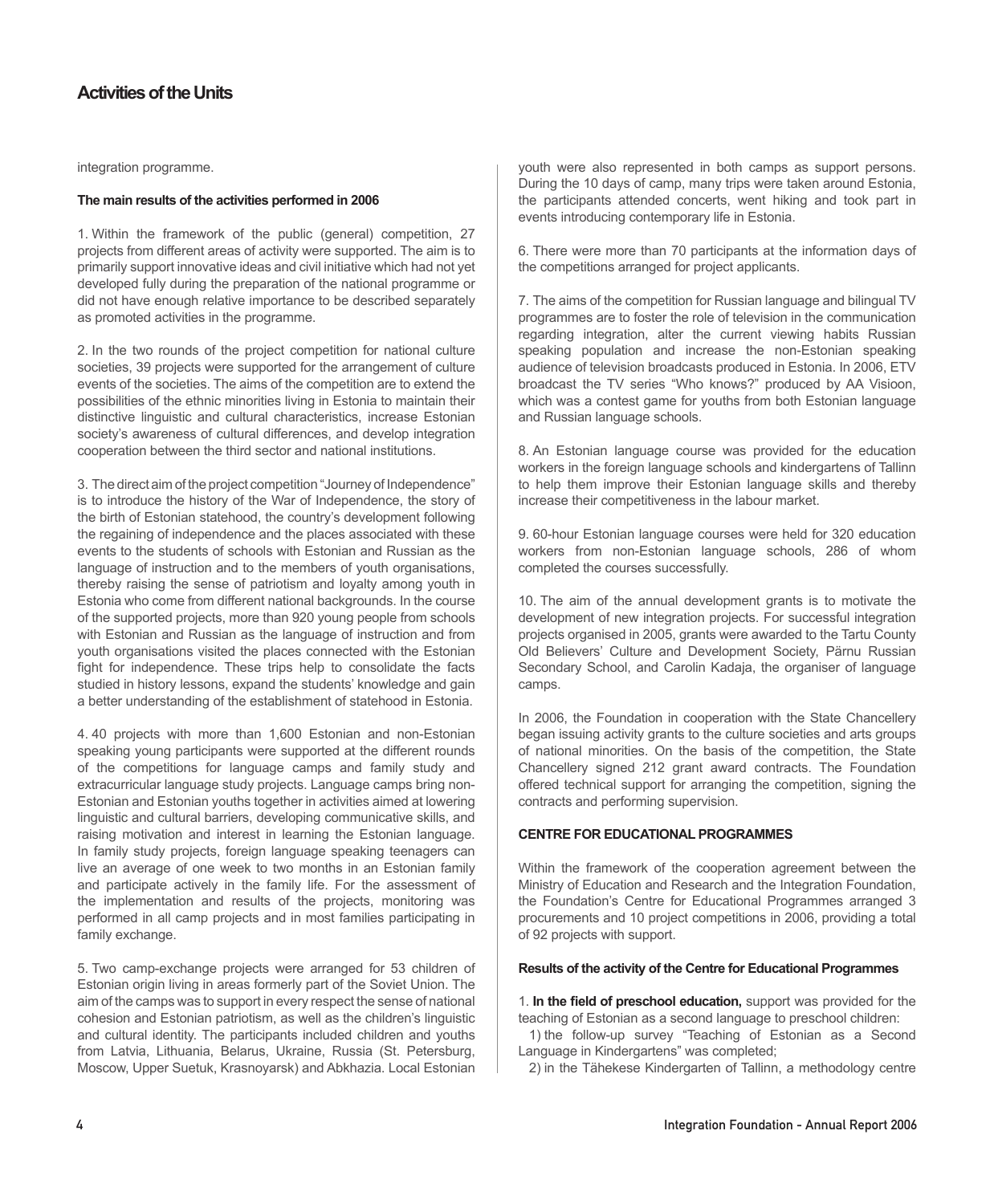for kindergarten teachers of Estonian as a second language was opened in September 2006. With the help of the Centre for Educational Programmes, the methodology centre has been supplied with necessary teaching materials and aids. The Centre also supported the organisation of information days, training courses and workshops;

3) 8 projects were supported within the framework of the project competition. The aim of the competition is to support the study of Estonian by non-Estonian speaking children in preschool child care institutions. In the school year 2006/2007, support will be provided for the arrangement of study activities, acquisition of teaching materials and aids, and the remuneration and in-service training of teachers in the case of local governments and preschool child care institutions;

4) support was provided for the in-service training of teachers and heads of kindergartens, including the organisation of a summer school (with 400 participants in different training courses), and the preparation and printing of teaching materials (five items of teaching materials).

#### 2. **In the field of general education:**

1) support was provided to the activity of the Association of Teachers of Estonian as a Second Language (EKTKÕL). The Centre for Educational Programmes has supported the activity of EKTKÕL since 2001. Regional centres of the association operate as independent training centres in Tallinn, Tartu and Kohtla-Järve, offering **professionalin-servicetrainingtotheteachersofEstonianas a second language** and counselling them in the field of methodology. The centres also support the work of subject divisions to contribute to improving the subject-based competence. More detailed information about the activities of the centre is available from the homepage www.eestikeelteisekeelena.ee;

2) a survey "Teaching Estonian as a second language in schools" was carried out;

3) training was provided for the teachers of Estonian as a second language (in the field of their knowledge of the subject) and the curriculum development in Estonian and Russian language schools was developed (380 teachers participated in different training courses);

4) support was provided for the operation of the Internet-based language learning environment eFant.ee;

5) four **media education courses** for the students/teachers of Estonian and Russian language schools were supported within the framework of the project competition. The supported schools must contribute to increasing the media competence of its teachers and/or students; provide knowledge about how media can be used to shape the image of the school and about the options of the school and teachers in communicating with the media; provide teachers and/or students with information on media ethics and its rules; teach the teachers to use miscellaneous methods and orientate in the media;

6) the translation into Russian of the collection "Checking and Assessing Study Results at School" was supported;

7) in-service training was provided to the directors of extracurricular activities of Estonian and Russian language or bilingual comprehensive schools to help them take into account the specific features of students representing different nationalities at their school

(33 participants completed the 160-hour training programme);

8) in the sphere of **civic education,** the fourth Internet-based Citizens' Day Quiz was organised (the homepage was visited more than 6,000 times). The quiz was meant for 7th to 9th-year students of comprehensive schools where the language of instruction is Estonian or Russian and for the students of vocational schools providing general secondary education. Its purpose was to educate young people on the subjects of constitutional institutions of the Republic of Estonia, human and civil rights, freedoms and duties and issues associated with the European Union;

9) applications from 12 schools were supported in the course of the project competition. The aim of the competition is to support the common activities of the students of Estonian or Russian language schools in order to broaden the students' understanding of Estonian society, value Estonian citizenship and the status of being an Estonian citizen, fix the traditions of the Citizens' Day and the anniversary of the Republic of Estonia, and develop tolerance in a multicultural collective;

10) the survey CivEduEst (on citizenship education/civic studies) by IEA (International Association for the Evaluation of Educational Achievement) about the youth's civil culture was completed;

11) support was provided for the translation into Russian of the teaching material of social studies "The Individual and Society";

12) support was provided for the in-service training of teachers of Estonian as native language teaching the **children of newly arrived immigrants** in Estonian language comprehensive schools, including the organisation of a study trip to Finland;

13) within the framework of two project competitions, support was provided for the adapting of children from the families of newly arrived immigrants to Estonian educational institutions. The 16 supported projects contributed to the adapting process of newly arrived immigrants to an Estonian language study and growing environment, improved their proficiency in the Estonian language and facilitated their study of school subjects;

14) the information folder "I study in an Estonian School" was published (circulated in 1,000 Estonian, 2,000 Russian and 3,000 English copies).

### 3. **The transition to Estonian language study was prepared:**

1) training was arranged for 131 principals and teachers of foreign language schools and for education officials;

2) 19 projects were supported in the competition "Foreign language student in an Estonian language school." The aim of the competition is to support the projects of comprehensive schools and local governments that contribute to the adapting process of non-Estonian speaking students in schools where the language of instruction is Estonian and support the teaching in Estonian of Estonian literature, social studies, music and art history, geography, Estonian history and/or some optional courses taught in Russian language schools.

#### 4. **Sunday schools of national culture societies:**

1) in-service training on methodology was provided to the teachers of the national minority Sunday schools (three seminars, a total of 55 participating teachers);

2) two project competitions were held in order to support the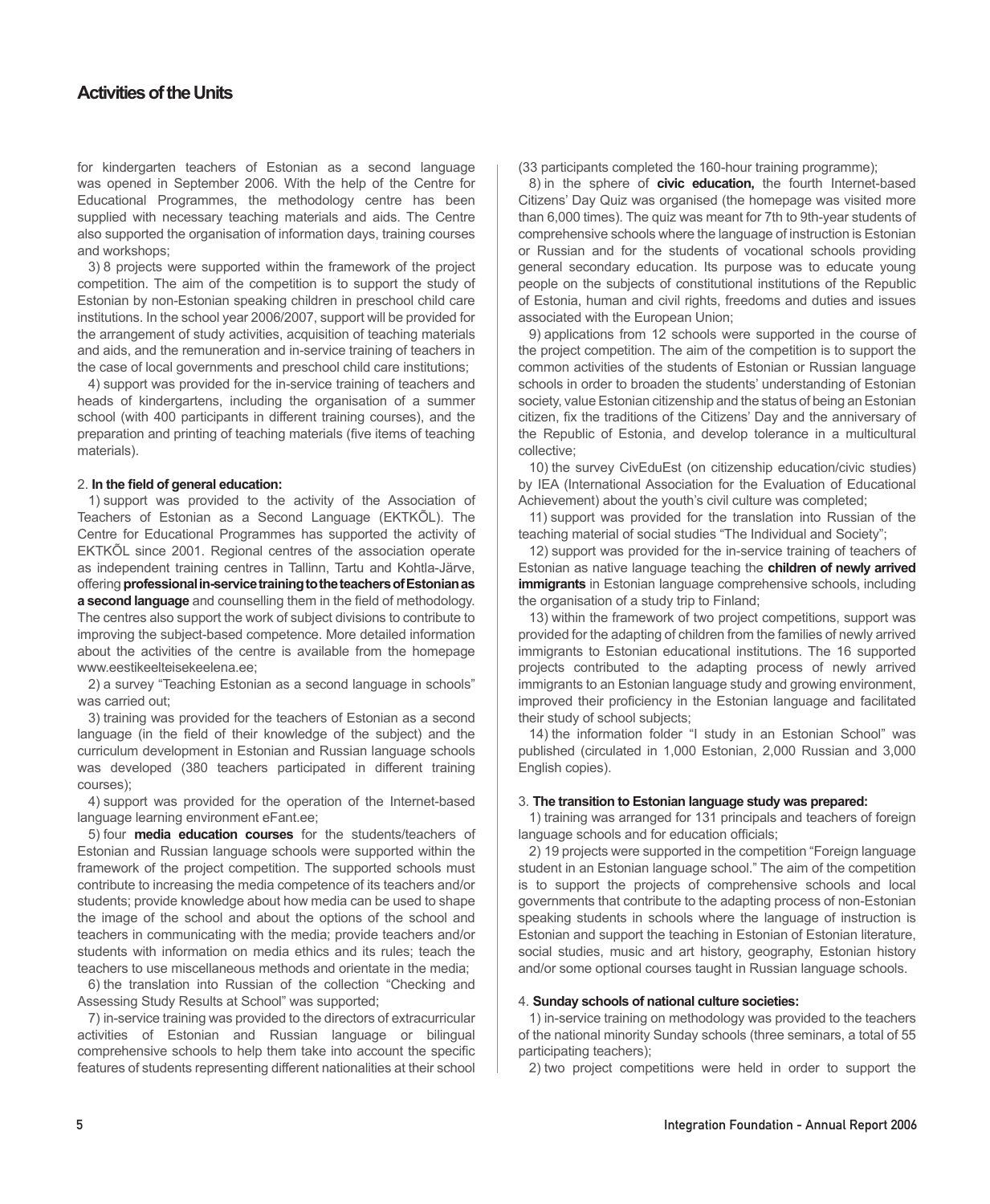teaching of native languages in national minority Sunday schools and national culture societies with the aim of acknowledging the multicultural nature of Estonia and the specific features of different national cultures, maintaining the identity of the children belonging to national minorities and developing the cooperation between the Sunday schools of national culture societies. The acquiring of teaching materials and literature in native languages, the teaching of native languages and culture studies courses and the organising of events for children are also supported. The activities of 13 Sunday schools were financed within the framework of the competitions;

3) materials supporting national culture identities were produced: the publication "Nationalities in Estonia. Kazakhs" and the series of short films "Ethnic Mosaic II";

4) the establishment of day centres for the Roma in Valga and Tartu was supported, as there has thus far been no success at supporting the development of the culture of the Roma through Sunday schools and cultural societies. In Valga, the Roma and their family members are counselled in the Valga Activation Centre and Valga City Government. We also have a very good cooperation with the Valga Employment Office. Counselling is mainly needed in the spheres of social aid and education.

### 5. **Youth work:**

1) the project competition supported the common activities of Estonian and non-Estonian speaking youth: adventure training, summer creativity days, youth hip-hop days, the day of martial arts, teamwork training, drama training, debating circles, first-aid training, including the introduction to fire safety and moving on water, a competition on the topic "Estonian Science: a promising field of activity for the youth?" etc. All in all, over 1,000 youths participated in various events;

2) the reports of the surveys ordered in 2005, specifically "Mapping of the Situation in Public Youth Centres" and "Mapping of the Current Situation of the Juvenile Committee", were completed;

3) the project competition for extracurricular language studies was arranged in cooperation with the Project Unit. Support was given to 10 projects.

## **Language Immersion Centre**

During its five years of activity, the Language Immersion Programme has become a strong programme showing good results and operating within the framework of the cooperation agreement entered into between the Foundation and the Ministry of Education and Research.

The main tasks of the Language Immersion Centre are to provide the institutions that have joined the programme with the training, counselling and teaching materials that are important with regard to the development of the Language Immersion Programme, to disseminate information about the Language Immersion Programme and coordinate scientific research on language immersion within the limits of the budget allocated by the Ministry of Education and Research.

By the end of 2006, 20 late language immersion and 12 early language immersion schools and 22 kindergartens have joined the programme. More than 3,200 children participate in immersion studies.

In 2006, one of the aims of the development of the programme was to support the independence of schools and kindergartens. So far, the Language Immersion Centre has played a leading role in the methodological development of the programme both as regards training and counselling. The training sessions and the conference held in 2006 provided the kindergartens and schools with information and support regarding the carrying out of internal training courses and developing the programme inside their institutions. During the year, teachers-trainers who would become the main developers of internal training systems and teachers of language immersion methodology in their institutions were also prepared on the request of the Language Immersion Centre.

In 2006, the number of language immersion worksheets increased. On the basis of the feedback from the schools and kindergartens, the need for and trends of the teaching materials have been established. Worksheets have been prepared for late language immersion programmes in the 2nd and 3rd stages of study. Work continues on editing and formatting the worksheets. The revision of the worksheets has been started on the basis of feedback and reviews received from schools. The compilation of the worksheets for early language immersion in the 2nd stage of study will be started in 2007. In 2006, the creation of a team for the preparation of worksheets supporting Estonian language studies specific to language immersion was started.

The public is familiar with the Language Immersion Programme and its principles. More and more people involved in the Language Immersion Programme are asked to perform at seminars and conferences outside the programme. The textbooks and worksheets issued by the Language Immersion Centre are used in many schools not belonging to the programme (including for teaching newly arrived immigrants and ordinary classes of both Estonian language and Russian language schools).

The oldest early language immersion students will graduate from grade 7 during the school year 2006/2007, whereas the late language immersion students will graduate from grade 9. Therefore, one of the main issues for the schools that have joined the programme by now is to develop the Language Immersion Programme in the upper secondary school stage. The specification and development of this process will be one of the main development trends in 2007. The curriculum of early language immersion must also be developed, taking into account the increasing number of children from language immersion kindergartens reaching school-age. Therefore, the students of grade 1 of language immersion schools speak Estonian much better than the students that joined the programme during its starting years.

Since 2005, the Parents Union of the Language Immersion Programme has been active in Estonia, supporting the Language Immersion Programme, disseminating information to the public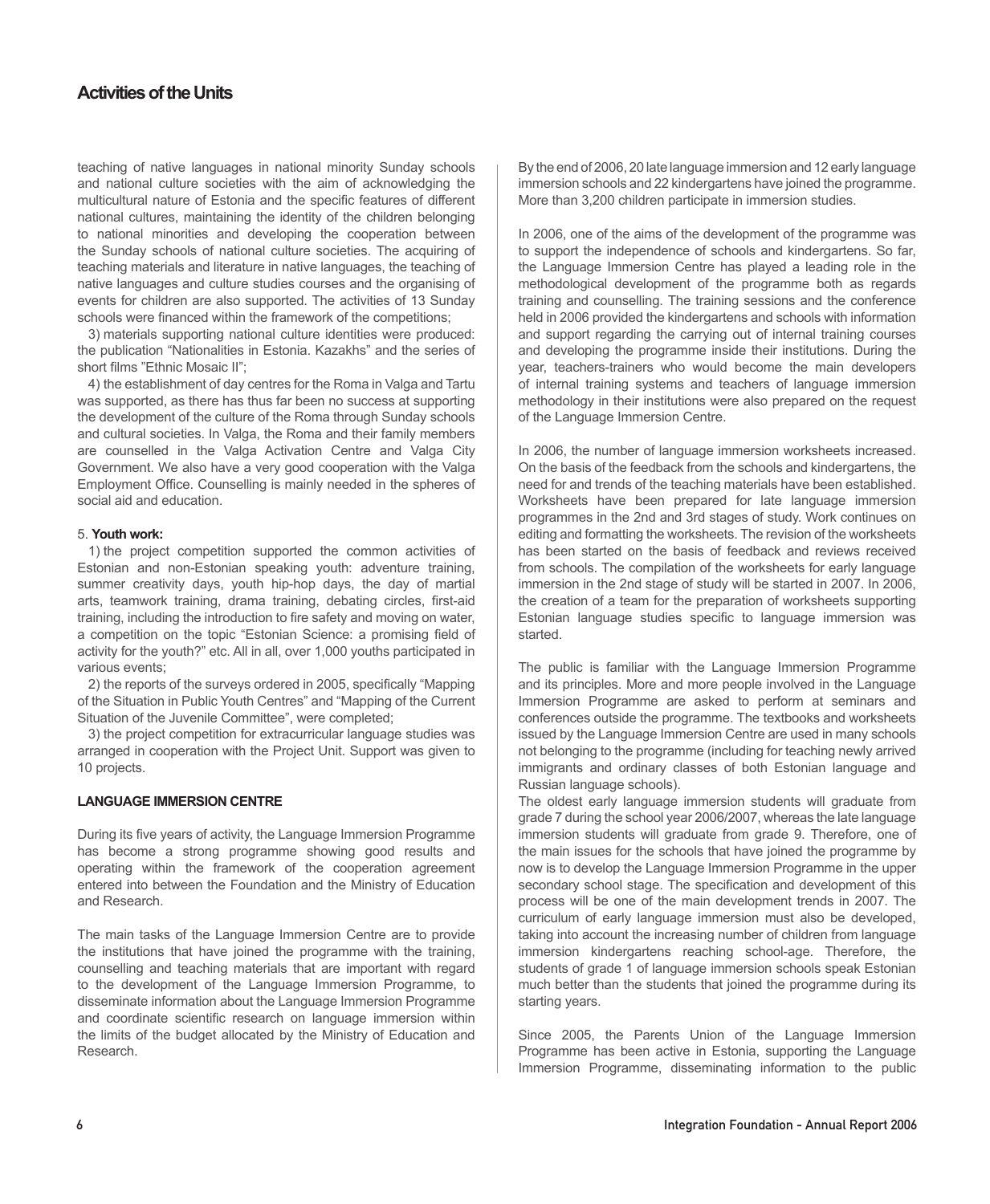about the programme, providing parents with training, motivating the education specialists and students associated with the programme and forwarding its views and proposals about the development trends of the programme to the Language Immersion Centre and the Ministry of Education and Research.

In 2006, the Language Immersion Programme has been presented as a successful example of foreign language education in Estonia at many international conferences, including the conferences organised by the Council of Europe and the European Commission. The Language Immersion Centre has been visited by high-level education officials, diplomats and journalists from Wales, Russia, Canada, Georgia and Ukraine. In 2006, the transferral of the programme's experience to Georgia and Ukraine has been considered.

## **Management and development of the Language Immersion Programme**

## **Language Immersion Centre – EEK 1,370,643.22**

In 2006, the number of students involved in the Language Immersion Programme increased by 653, reaching a total number of 3,225 students. Four educational institutions joined the programme. The educational institutions that have joined the programme are located on the territory of 12 local governments. The education officials of local governments and counties are also involved in the development of the programme, in order to ensure the coordination of the programme with local and national education development plans.

The programme is managed by the Language Immersion Centre, whose employees visit all of the educational institutions that have joined the programme at least once a year and meet the managers and employees of the institutions in order to get feedback about the progress of the programme and problems connected with the programme.

#### **Introduction and promotion of the method Language Immersion Centre – EEK 413,932.15**

The principles of the Language Immersion Programme have been introduced in Estonia and abroad at national and international conferences. In total, the programme has been introduced at 11 seminars and 8 conferences, 5 of which were international conferences.

25 articles have been published in Estonian newspapers regarding the Language Immersion Programme; 7 broadcasts or news headlines introducing the programme have been on the radio; the programme has been discussed in the news broadcasts of nationwide TV channels on five occasions. An interview with the head of the Language Immersion Centre was broadcast in a bilingual programme of the Latvian national TV channel and in a programme of Orient TV introducing bilingual education.

Information and experience on the implementation of the Language Immersion Programme has been sought by the visitors of the Language Immersion Centre from Wales, Georgia, Ukraine, USA, Canada and Russia.

## **Counselling of the educational institutions that have joined the programme**

#### **Language Immersion Centre – EEK 591,854.75**

In 2006, one of the biggest developments regarding the programme was the establishment of the counselling system. In the previous years, the teachers have received methodological advice from the employees of the Language Immersion Centre. In 2006, the concept of the counselling system was established in cooperation with the Language Immersion Centre and its partners. From the year 2008, trained counsellors chosen from among the immersion teachers will start regular visits to kindergartens and schools in order to offer methodological help to teachers. In 2006, the candidates for the counsellor posts were chosen and given initial training, the basic documents for the counselling system were prepared and the educational institutions that have joined the programme were informed of the counselling system. The concept of the counselling system was approved by the meeting of the management committee of the Language Immersion Centre on 14 December.

The training of 60 counsellors has begun under the supervision of three regional coordinators.

#### **Training of educational institutions that have joined the programme Language Immersion Centre – EEK 973,900.61**

In 2006, 355 persons participated (for a total of 134 hours) in the training sessions of the Language Immersion Programme. The education officials of partner organisations that have a role in the development of the programme (the Ministry of Education and Research, the National Examination and Qualification Centre, local governments, the Parents Union, etc.) have also participated in the training.

The trainers of educational institutions that have joined the Language Immersion Programme have had the opportunity to participate in basic training courses covering the whole programme, such as "Contemporary Principles of Adult Training" and "Contemporary Principles of Adult Training and Methods of Group Work."

Ten directors of studies from the institutions participating in the programme have taken a training course on supportive direct feedback: "The 5-Minute Monitoring Method".

16 principals of the schools and heads of the kindergartens participating in language immersion have completed the training on time management and 27 heads of educational institutions that have joined the Language Immersion Programme have participated in a training course "Management of the Language Immersion Programme: Language Immersion Handbook."

Language immersion methodology has been introduced to the teachers within the framework of all three programmes for about 100 hours.

Training plans have been compiled for the next 3 years and the preparation of the training schedule for 2007 has been completed.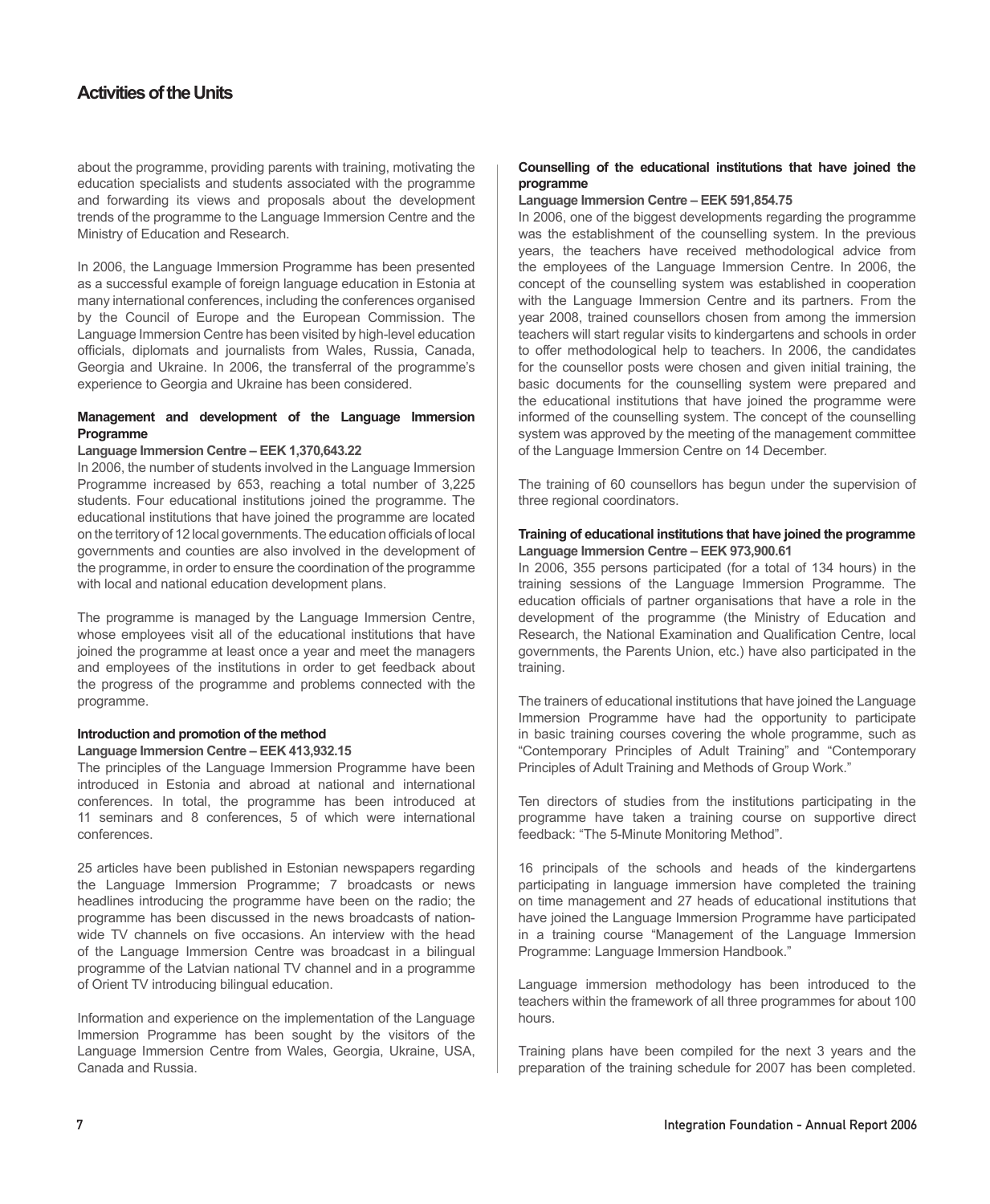The sustainability of the Language Immersion Programme in relation to the development, implementation and dissemination of the methodology has been ensured.

### **Development of teaching materials**

#### **Language Immersion Centre – EEK 655,416.70**

The national curriculum is followed when updating the teaching materials, and the principles of language immersion methodology, the experience of the programme implementers (experts of the Language Immersion Centre and language immersion teachers), and the proposals by external experts are taken into consideration.

The textbooks for grade 3 of early language immersion have been updated – the revised textbooks will be printed in 2007.

405 worksheets for the students of early and late language immersion programmes have been compiled and 763 worksheets have been edited. The preparation of the worksheets of Estonian for the 2nd and 3rd stages of study of early and late language immersion has been started.

The analysis of the teaching materials of kindergartens indicated that it is important to increase the number of textbooks connected with the programme. Therefore, two textbooks for reading instruction and the book "Draw and Retell" have been compiled instead of worksheets. The books have been distributed free of charge to the educational institutions that have joined the programme.

#### **Structural Funds Administrative Unit**

Four European Union Structural Fund projects were continued in 2006.

The objectives of the project **"Labour Force Assignments within Estonia for Language Practice"** are to assure that the non-Estonian rescue and police officers working in the public sector have sufficient Estonian language skills for performing their daily work assignments and meeting the language requirements prescribed by law, communicating on everyday topics and work-related issues as well as fulfilling their in-service training requirements in order to increase the security of police and rescue officers in the Estonian labour market through improving their language skills.

120-hour Estonian language courses were organised in 2006 for non-Estonian speaking rescue and police officers from Tallinn/Harju County and Ida-Viru County, complemented by the language practice projects launched in Estonian speaking regions. In 2006, the total number of police and rescue officers participating in the first stage of the language courses was 67 in Tallinn (the trainer was MTÜ Eesti Keele Suhtlemiskool) and 68 in Ida-Viru County (the trainer was AS Kesk-Eesti Arenduskeskus). The second stage of the language courses started in September 2006. Two language study groups of police and rescue officers started work in Tallinn and four study groups were formed in Ida-Viru County: two groups for police officers (in Narva and Jõhvi) and two groups for rescue officers (in Narva and

Kohtla-Järve).

In 2006, A total of 47 people participated in the 30-day language practice sessions from the beginning of June to the end of November: 23 rescue officers from Ida-Viru County were assigned to Põltsamaa, Väike-Maarja, Kunda, Võsu, Tartu, Põlva, Võru and Valga, and 22 policemen from Tallinn and Ida-Viru County spent time in Paide, Tartu, Pärnu and Haapsalu. In the Eastern Police Prefecture there were two Estonian-speaking police officers on labour force assignment from the Southern and Western Police Prefectures.

The labour force assignments were preceded by six training courses of 4 academic hours in Tartu, Jõhvi, Narva, Tallinn and Rakvere, where the police and rescue officers were provided with information about the objectives and organisation of the labour force assignments, and where they received guiding materials and sample worksheets. In Paide and Rapla, information days were organised for police officers by the project team, introducing the possibilities of participating in labour force assignments to Estonian speaking police officers and support staff.

The second project **"Development of Estonian Language Training and Teaching Materials at non-Estonian Language Vocational Schools**" provides non-Estonian language vocational schools with a whole set of new teaching materials. School libraries are supplied with teaching materials both for the study of Estonian and for subject studies in Estonian. Russian teachers and administrative personnel are offered Estonian language courses with the possibility to practice in an Estonian language work environment. The teachers of Estonian as a second language are offered in-service training for teaching specialised language, and a methodology handbook for teaching specialised Estonian will be compiled on the basis of the training materials. Also, a handbook for arranging Estonian language specialty subject teaching will be prepared for the teachers of vocational subjects. The teachers will go through an IT training session on the preparation of teaching materials which will enable them to render the studies more effective and miscellaneous.

In 2006, 70 group heads and class teachers of vocational schools completed the training course on group work methods. The libraries of vocational schools were supplied with 3,905 books and other teaching materials supporting the study of Estonian. The Ilo publishing house has completed the manuscript and audio material for the "Estonian Language Learning Kit" and preparations for its testing, including the instruction of testers, have begun.

An IT training course on the preparation of teaching materials was organised for 60 teachers. Tallinn University will arrange a 160-hour in-service training course for 28 teachers of Estonian as a second language from Tallinn and Ida-Viru County. A 240-hour Estonian language course for teachers and principals was launched, and in 2006 the Multilingua Keelekeskus organised 120 hours of training in Tallinn, while the Ontika Training Centre of the Viru Deanery of the Estonian Evangelical Lutheran Church provided 130 hours of training in Ida-Viru County. The preparation of the handbook for the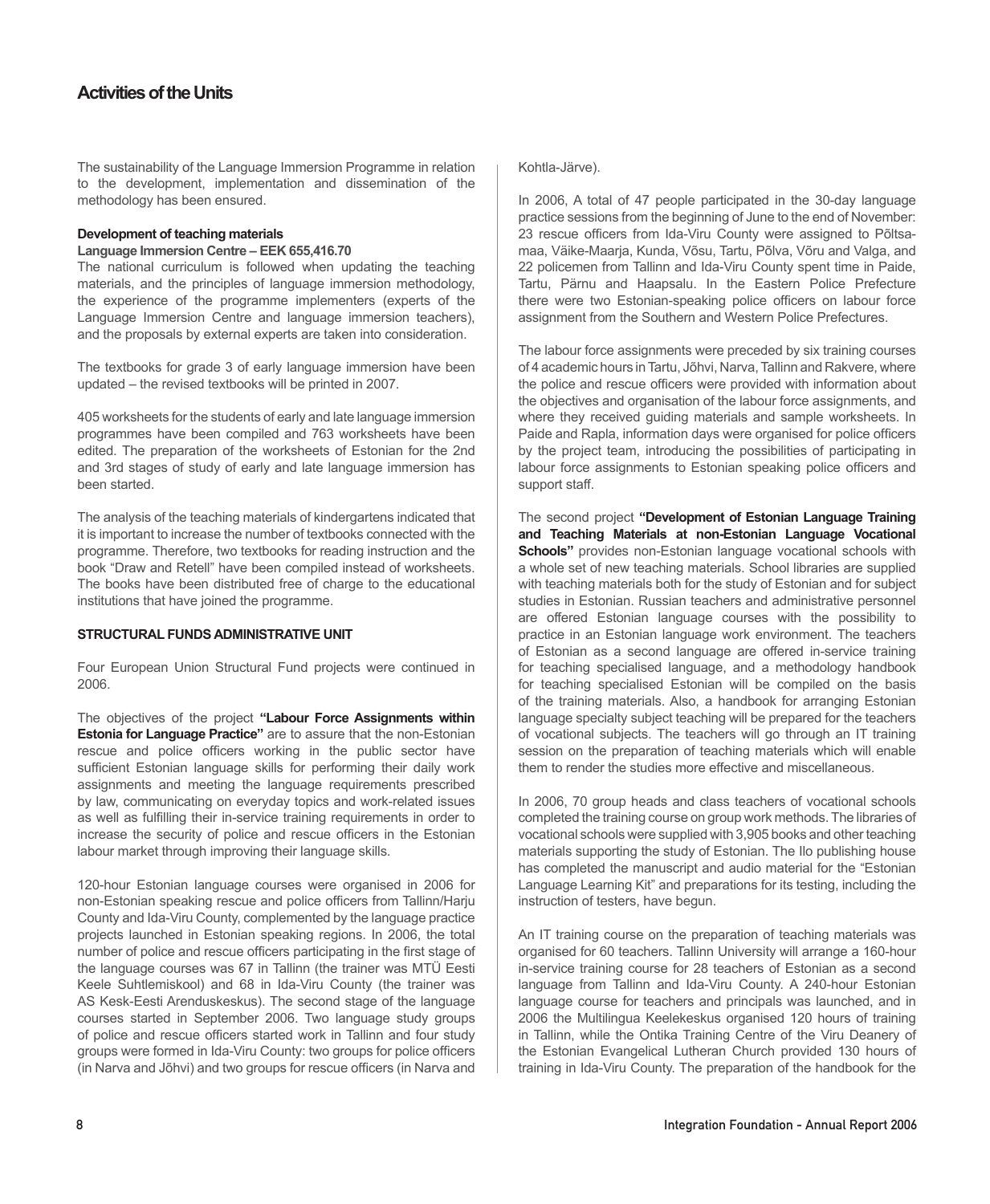arrangement of Estonian language teaching of specialty subjects was continued in cooperation with the University of Tartu, including four cooperation seminars for the representatives of vocational schools. The team from Tallinn University started the compilation of the handbook "How to Teach Specialised Language".

2006 saw the launch of the project **"Enhancement of the Competitiveness of Teachers in non-Estonian Schools"** based on Measure 1.1 of the EU Structural Funds and aimed at preparing non-Estonian language schools for the gradual transition to partial Estonian language subject study. For that purpose, the activities of the project foresee the provision of in-service training at three universities to the teachers who will teach subjects in Estonian. The training is provided to teachers of literature, social studies, geography and music – in total up to 240 teachers. The principals and teachers of schools and parents are also provided with counselling and information on the issues connected with bilingual studies. Schools are provided with methodological materials facilitating the transition.

In autumn 2006, the training of teachers started at the universities (the Narva College of the University of Tartu, Tallinn University and the Estonian Academy of Music and Theatre) for 240 teachers of Estonian literature, geography, music and social studies. A public procurement was organised and an information event campaign was initiated. Also, information materials (folders, newspaper insertions) for non-Estonian language schools began to be compiled. The preparations for the publication of methodological materials for supporting bilingual studies were also started. The project is being carried out in close cooperation with the Ministry of Education and Research and the National Examination and Qualification Centre.

In order to ascertain their information needs, Hill&Knowlton Eesti AS organised in-depth interviews and group interviews in seven Russian language upper secondary schools in Tallinn, Harju County and Ida-Viru County in September – October 2006. The sample included the representatives of all important target groups affected by the transition: students, parents, subject teachers and school principals. The main result of the survey carried out is that those students, parents and teachers who have previous experience in Estonian language subject study are calmer and more positive as regards the transition than those who have not had practice and do not possess information related to this field. Almost all of the persons questioned stressed the need for additional information. The representatives of all target groups were to some extent aware of the transition, but this awareness is too general and therefore cannot serve as the basis for accepting the planned changes.

The project titled **"Reduction of the Unemployment Risk of Non-Estonian speaking Young People in Ida-Viru County, Tallinn and Harju County through Estonian Language Training, Professional Retraining and In-Service Training"** was launched in autumn 2006 in an effort to involve the unemployed persons with multiple risks (language, age, location) in the labour market, facilitating the integration of these persons into Estonian society. The project involves 200 young unemployed persons from Narva, Jõhvi,

Sillamäe, and Tallinn, who will first go through an 80-hour jobseeking training programme and then study Estonian for 120 hours. 30 unemployed people will get an opportunity to receive professional in-service training or to study a new specialty and 80 unemployed people will receive practical training for 4 months. The youths will also be offered vocational counselling and help at creating contacts with employers, as well as finding a job. As most of the non-Estonian speaking unemployed people live in Ida-Viru County and Harju County, the partners of the project are the regional departments of the Labour Market Board of Harju County and Ida-Viru County and the City Governments of Kohtla-Järve and Narva.

In October, the preparations for public procurements for the organisers of job-seeking training and Estonian language studies were started and at the end of the year a contract was concluded with AS Innopolis Konsultatsioonid that arranges job-seeking training courses. The contract with the Estonian language trainer will be signed in 2007.

## **Transitional Allowance Support Unit**

The Transitional Allowance Support Unit administers two projects funded by the European Union Transitional Allowance Programme.

The project "Promotion of the Integration of the Persons of Undetermined Citizenship in Estonia" will be continued. The total volume of the project for the years 2005-2007 is EEK 7.98 million, half of which is received from the state budget and half from the European Union. The responsible partner of the project is the State Chancellery (Bureau of the Minister for Population Affairs).

The aim of the project is to introduce the conditions of application for citizenship through naturalisation to Estonian inhabitants of undetermined citizenship and offer them help in preparing for the examination on the Constitution and the Citizenship Act. Preparatory courses are held free of charge all over Estonia and it is possible to take the exam after completing the course.

At the beginning of the year, trainers' training courses were held in Tallinn, Tartu and Jõhvi, in the course of which 80 trainers were evaluated and received the right to hold courses as part of the project.

One of the supporting activities of the project was the creation of the visual identity of the project with the tower of Tall Hermann as the main image and the slogan "Olete oodatud! Добро пожаловать!" ("We welcome you!"). This image and slogan will be used in all materials published in the course of the project. In addition, a webpage was created for the project – www.meis.ee/kodanik – and a free information hotline at 800 9999 was opened.

Another supporting activity was the creation of the information system which enables an overview to be given of the course of training, the list of persons registered for training, the list of persons who have completed the training, the persons who have passed the exam and applicants for citizenship as well as persons who have been awarded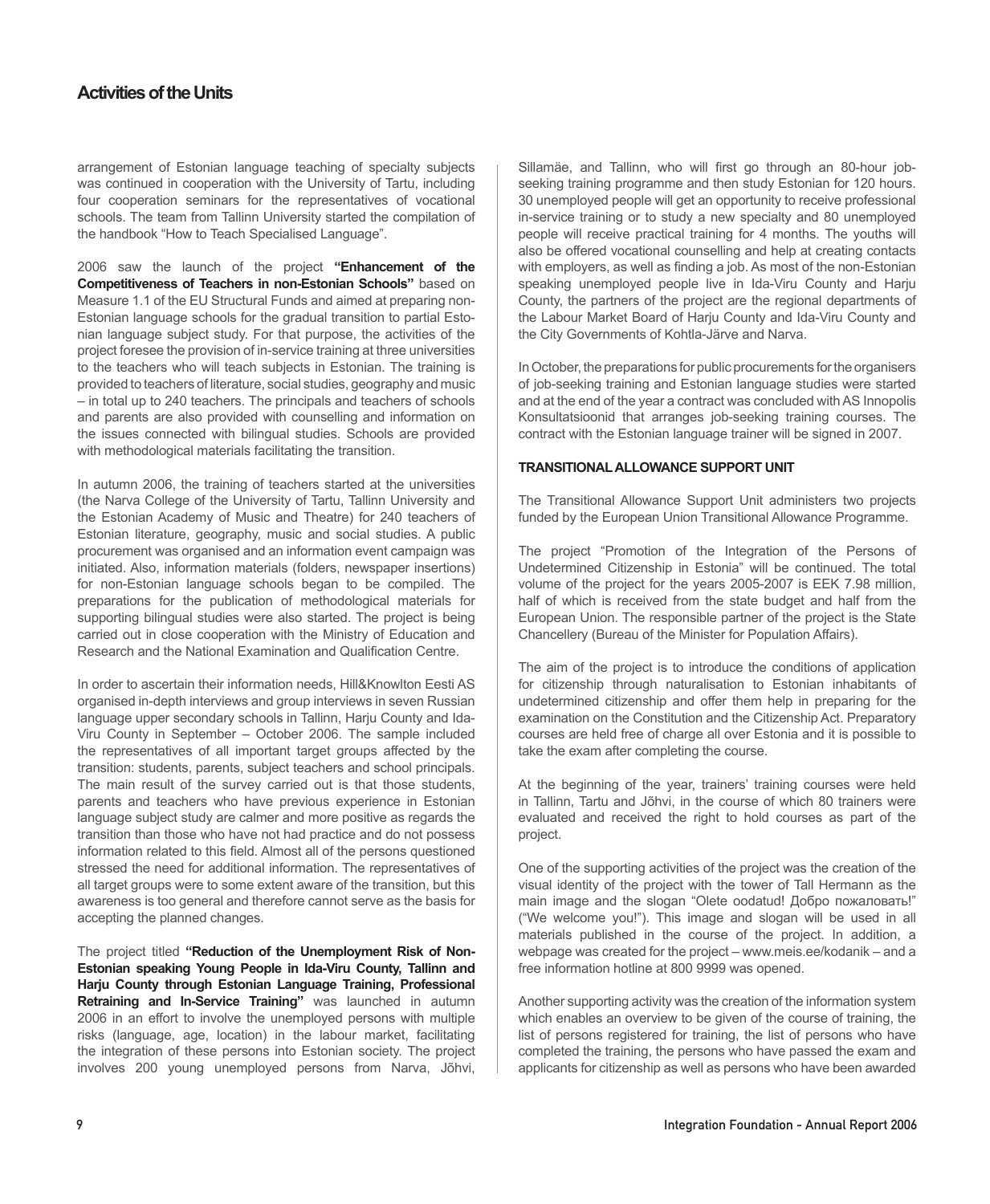citizenship. As the process of application for citizenship is quite timeconsuming, the lifetime of such a system is longer than the duration of the project, allowing for the evaluation of the project results in 2010.

The necessary preparatory training courses for the examination on the Constitution and the Citizenship Act of the Republic of Estonia were started in July 2006 with AS Kesk-Eesti Arenduskeskus. By the end of the year, almost 2,000 persons had completed the course. The participants have in most cases given a positive evaluation on the training and the trainers.

In autumn, an extensive direct mail campaign was arranged, during which 118,000 information folders were sent out, 113,500 of these to adults and 4,500 to the parents of children under the age of 15. The aim of the folder was to inform the citizens of undetermined citizenship of the conditions for application for citizenship and of the possibility to participate in a preparatory course for the citizenship examination.

Another project of the transition fund was launched in 2006 – "Support for the Implementation of the State Integration Programme and Capacity Building of Integration-Related Institutions." The project foresees the provision of support for the review and preparation of the national integration programme for the years 2008 to 2013 in order to help Estonian authorities to integrate the non-Estonian-speaking population more effectively. The project primarily directed at the timely and efficient implementation of the national integration programme, which is based on a clearly defined strategy, an implementation plan and the capacity building of integration-related institutions.

## **Projects for International Cooperation**

The participation in the project "Peace Processes in Community Conflicts : From Understanding **the Roots of Conflicts to Conflict Resolution"** belonging under Priority 7 of the Sixth Framework Programme of the European Commission continued. The aims of the project were to analyse the reasons for community conflicts and

their development trends in the EU Member States and candidate states, and to develop the means and options for resolving the conflicts. The Integration Foundation participates in the project with the sociologists of the Institute of International and Social Studies and with eight foreign partners in a network that is coordinated by the Interdisciplinary Centre for Comparative Research in the Social Sciences (CIR-Paris). This year, many analyses were performed in order to prepare the publications presented in 2007 at the completion of the project about the case studies of the 10 states involved in the project.

The **project for integrating the children of refugees and persons with international immunity into the Estonian educational system,**  financed by the European Refugee Fund, whose partners are the Tallinn Education Department, the Department of Education of Tartu City Government and Illuka Rural Municipality Government began in 2006. The project is aimed at the education officials of local governments, the principals and directors of studies of preschool institutions and comprehensive schools in order to increase their competence and readiness for the integration of the children of refugees and persons with international immunity (as well as newly arrived immigrants) into the Estonian educational system. In the course of the project, a survey was carried out in 2006 with the purpose of creating a basis and framework for further targeted activities at the integration of the children of newly arrived immigrants into Estonian educational institutions. The survey will form a basis for training the officials in this field – a training programme will be established for the education officials of local governments and principals of educational institutions according to the results of the survey on the integration of the children of refugees and the persons with international immunity into the Estonian educational system. On the basis of the teaching materials of the training programme, a handbook will be developed during the project for the education officials on the integration of the children of refugees and persons with international immunity into the Estonian educational system.

## **Study and Informational Materials Created**

**"Learining Estonian Early by Playing, Singing and Communicating!"**  – bilingual informational material for parents, circulated in 14,150 copies.

**"Eight Questions about Learning Estonian"** – bilingual informational

material for kindergarten teachers and assistant teachers, circulated in 1,150 copies.

**"Study Aid for the Basic and In-Service Training of Teachers of EstonianasaSecondLanguageatPreschoolChildCareInstitutions"**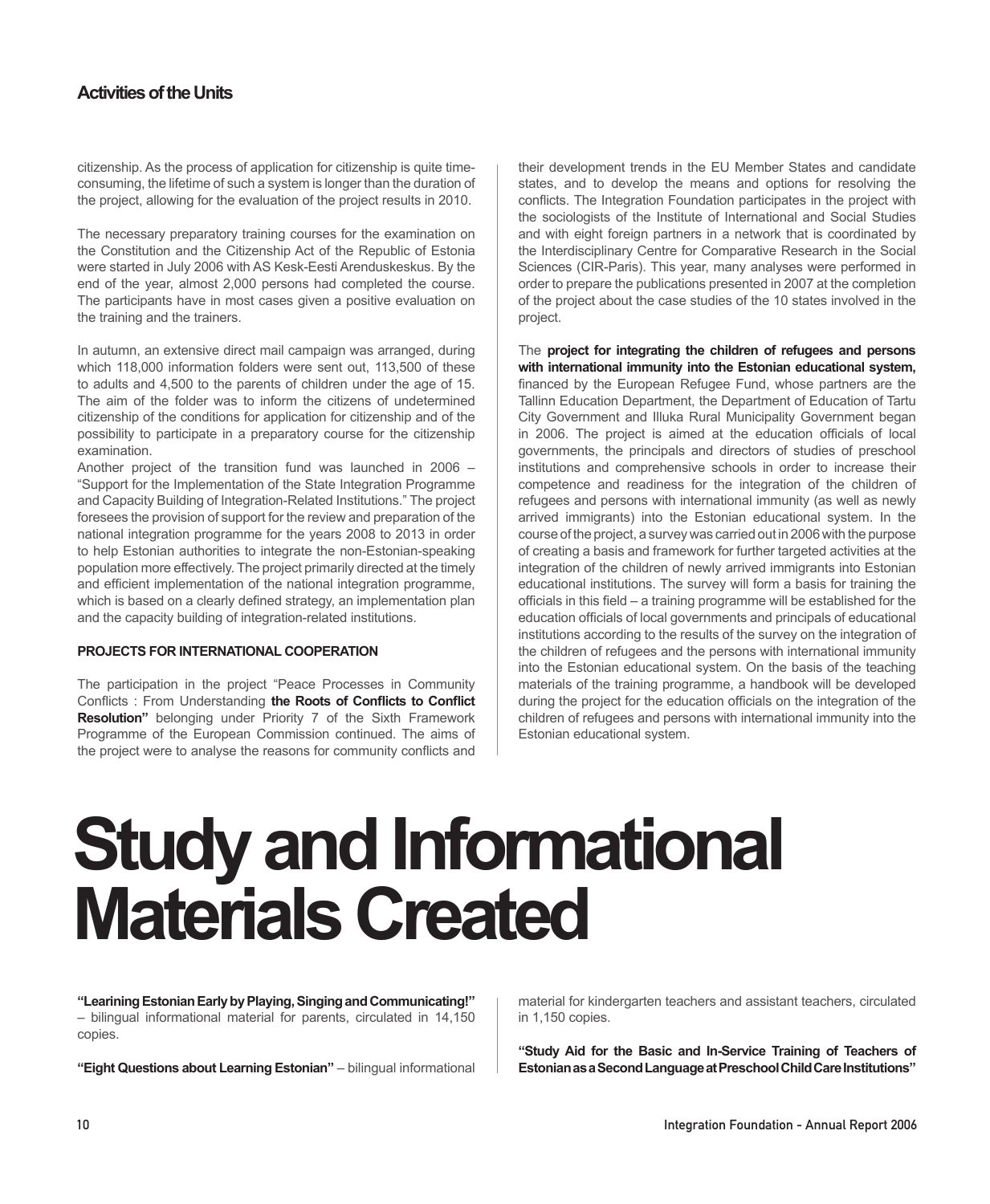## **Study And Informational Materials Created**

– study textbook, circulated in 350 copies.

**Worksheets on teaching Estonian as a second language to children of preschool age,** five sample copies (1,700 sets of worksheets will be published in 2007).

**"Teacher'sBook"**(supplementary material to the teacher for providing methodological guidance), circulated in 1,150 copies.

**"Draw and Retell"** – a collection of stories entailing drawing and retelling for kindergartens and grade 1; compiled in cooperation with the Ilo publishing house.

**Issues of the series of large format books "Let's Read Together": "Mari's Room" (13th book), "Let's Play Together" (14th book)** – for kindergartens and grade 1, the books have many illustrations and in addition to reading texts there is much material for retelling; compiled in cooperation with the Ilo publishing house.

**"Hello, School," 2nd part of the textbook for grade 1, supplemented and revised edition; "Hello, Friend," 2nd part of the workbook for grade 2, supplemented and revised edition; "Hello, World," 1st part of the workbook for grade 3, supplemented and revised edition** – parts of the learning kits of the 1st stage of study following the principles of language immersion; compiled in cooperation with the Varrak publishing house. Supplements and revision have been made on the basis of the views of the teachers and language immersion experts who have used the learning kit.

**"CheckingandAssessmentofStudy Results atSchool"** – a Russian version of the book was published in the series of general education books "Aid to Teachers". The collection contains articles that deal with the general and special issues of assessment by different subjects: native language and literature, foreign languages, mathematics, natural sciences, social sciences, arts, physical education and manual training. The collection has been compiled by Mari Kadakas and translated by Nadežda Parol and Aime Matsina.

**"The Individual and Society"** – Estonian language teaching material for social studies that has been translated into Russian, circulated in 1,000 copies.

**Worksheets for grade 9 of the basic school** – additional materials supporting Estonian language subject studies in history, biology, physics, geography, chemistry, physical education, handicraft and home economics, mathematics, music, manual training and technology studies. The worksheets have been published on the webpage of the Language Immersion Centre www.kke.ee.

**Information sheet: "Worksheets Compiled at the Coordination of the Language Immersion Centre for the 2nd and 3rd Stages of Study of Basic School"** – introduces the authors, editors and designers of the worksheets of different subjects and specifies the number of subject sheets. The information sheet is available on the webpage of the Foundation: http://www.meis.ee/est/keelekymblus/oppevara. The worksheets have been published on the webpage of the Language

Immersion Centre at www.kke.ee.

**"Nationalities in Estonia. Kazakhs"** – 2nd volume in the series of books "Nationalities in Estonia" directed at basic school pupils, circulated in 2,450 copies in total. The book has reached all Estonian schools and libraries. The authors are Alija Abdvahitova and Ita Serman.

**"I Study in an Estonian School"** – informational material which gives an overview of the Estonian educational system and is meant in particular for the parents of the children of newly arrived immigrants, as well as employers and embassies. The folder has been prepared in cooperation with the Ministry of Education and Research and has been published in Estonian, Russian, and English. The total circulation numbers are: 1,000 Estonian language, 2,000 Russian language, and 3,000 English language copies.

**Teaching materials for the examination on the Constitution and the Citizenship Act of the Republic of Estonia** – the teaching materials have been created in the course of the project "Promoting the Integration of the Persons of Undetermined Citizenship in Estonia" for arranging preparatory courses and consist of the following parts:

- 1) teaching material for a 5-hour training course;
- 2) teaching material for a 25-hour training course;
- 3) questions and answers of the exam on the Constitution and the Citizenship Act of the Republic of Estonia;
- 4) Estonian-Russian-Estonian short explanatory dictionary;
- 5) texts of the Constitution and the Citizenship Act.

In addition, training plans with methodology have been prepared both for arranging the preparatory courses and for teaching the trainers, as well as the teaching materials of the trainers' training.

**The folders "Olete oodatud! Добро пожаловать!" ("We welcome you!")** – the folders are for the adults with undetermined citizenship status (in Estonian and Russian) and the parents of children under the age of 15 (in Russian). The folder meant for adults introduces the conditions for the acquisition of citizenship, explains the advantages of being a citizen and gives information about the courses held free of charge. The second folder is meant for those parents who can apply for citizenship for their children under a simplified procedure. The folders are circulated in 120,000 and 10,000 copies, respectively.

**"Ethnic Mosaic"** – a series of short films about the history, culture and educational life of Estonian national minorities and their everyday work and activities. The TV series has been produced in cooperation with the Union of Nationalities of Estonia, the Bureau of the Minister for Population Affairs, Estonian Television and the Centre for Educational Programmes. As part of the project, 9 films were produced in 2004 ("Ethnic Mosaic I") and 6 films in 2005 ("Ethnic Mosaic II"). In 2006, the production of 5 films ("Ethnic Mosaic III") was started.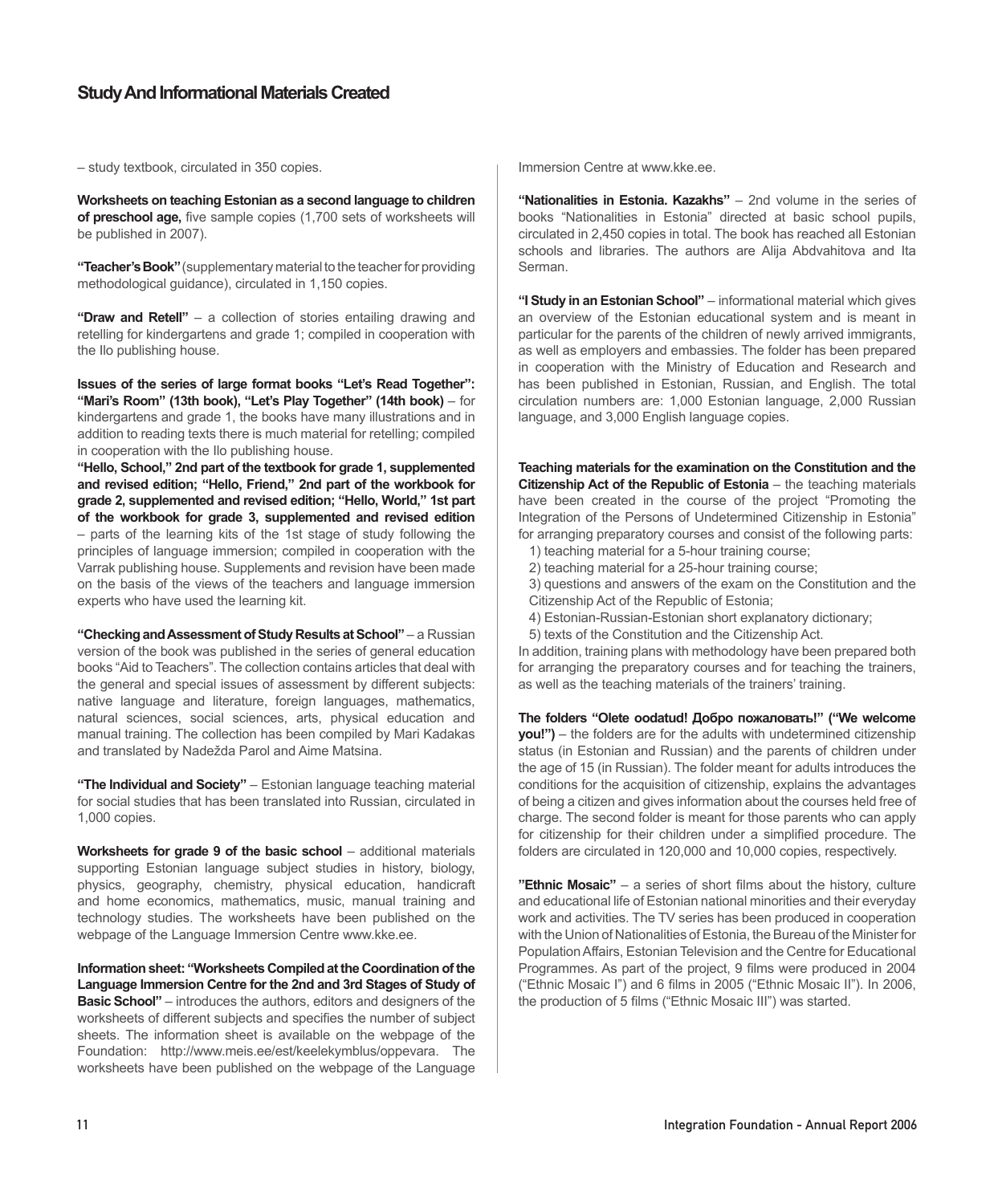## **January**

1. In Narva and Tartu, the seminar "Multilingual Upper Secondary School 2007" was held for the principals of non-Estonian language schools and education officials, introducing the specialist training and in-service training of the Narva College of the University of Tartu, the organisation of Estonian language subject study in Russian language upper secondary schools, including the strategy for the development of Estonian in schools, etc.

2. Follow-up training on group work methods was organised for 70 group heads from non-Estonian language vocational education institutions and almost 100 school principals and class teachers participated in the training.

3. The beginning of stage I of the language courses for the police and rescue officers in Ida-Viru County, organised by AS Kesk-Eesti Arenduskeskus.

4. The follow-up sessions of the training "Development of the Skills and Knowledge Related to Psychological Support" for the psychologists, directors of studies and class teachers, for 41 participants. (The basic training was held within the framework of the EU Phare Programme in 2005).

5. Two-day seminar held for the authors of language immersion worksheets, 12 teachers as participants.

## **February**

1. Paul-Eerik Rummo, the Minister for Population Affairs, awarded the winners of the Internet-based quiz "Citizens' Day Quiz 2005". The maximum result was achieved by 21 students, and 5 of them were from Russian language schools.

2. Two-day supervision training of the first group of the training courses "Contemporary Principles of Adult Training and Methods of Group Work" (ordered by the Language Immersion Centre) was held. The training helps to prepare the teachers who have joined the Language Immersion Programme for training other teachers on the basis of the study programmes of the Language Immersion Centre. The training was carried out by Open Mind Institute (Avatud Meele Instituut), and the group had 16 members.

3. Three-day training "Helping Children with Behavioural Difficulties" provided to 24 teachers from language immersion kindergartens.

4. Inscape Koolitus OÜ held the 1st session of the training "Time Management Development Programme" ordered by the Language Immersion Centre for the 14 coordinators of the schools of the language immersion programme.

## **March**

1. Narva Vocational Training Centre organised a training day for 34 Estonian teachers from Russian language schools introducing Estonian teaching materials.

2. Two-day training course on language immersion principles "Language Study in a Music Lesson" was held for 25 music and physical education teachers of the kindergartens that have joined the programme.

3. Two-day supervision seminar of the first group of the training "Contemporary Principles of Adult Training and Methods of Group Work" (ordered by the Language Immersion Centre) was held by the Open Mind Institute. There were 14 participants.

4. A three-day methodology training "Development of Skills of Oral and Written Expression" was provided to the 18 new teachers of the early language immersion programme.

5. Two-day session of the second group of the training "Contemporary Principles of Adult Training and Methods of Group Work" (ordered by the Language Immersion Centre) was held by the Open Mind Institute. There were 15 participants.

6. Inscape Koolitus OÜ held the 2nd session of the training "Time Management Development Programme" ordered by the Language Immersion Centre for the 14 coordinators of the Language Immersion Programme.

7. Three-day training course "Teaching Materials Supporting Development: Use and Preparation" was held for 30 teachers from language immersion kindergartens.

8. A theatre day was held for language immersion kindergartens with 150 children from eight kindergartens participating in the event.

9. A development meeting was held with 39 participants from among the Language Immersion Programme coordinators of schools.

## **April**

1. At the training day "From Teacher to Teacher" held in Virumaa Centre, 22 teachers of Estonian as a second language received information about the final examination of basic school and the state examination of upper secondary school.

2. In Tallinn Teachers' House assessment certificates were awarded to 80 trainers who had completed the training and received the right to arrange preparatory courses on the Constitution and the Citizenship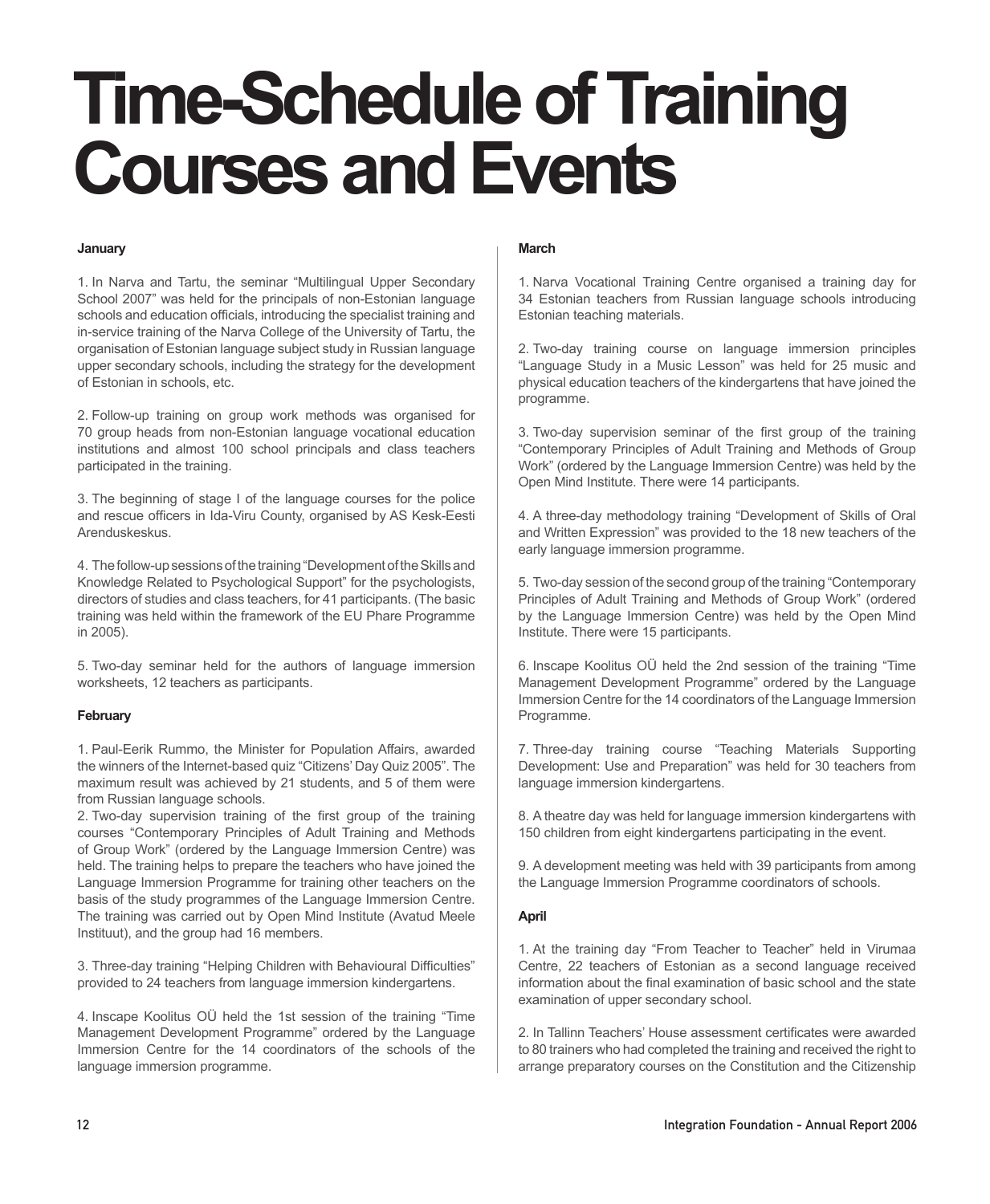Act for the persons with undetermined citizenship status.

3. The second session of the second group of the training "Contemporary Principles of Adult Training and Methods of Group Work" (ordered by the Language Immersion Centre) was held by the Open Mind Institute. There were 15 participants.

4. 29 principals and heads of the schools and kindergartens that have joined the Language Immersion Programme participated in a two-day planning seminar.

5. The first two-day session with 12 teachers participating was held for the authors of Estonian language worksheets.

6. An introductory one-day session of the training "Supportive Direct Feedback" was held for the 13 directors of studies of the schools that have joined the Language Immersion Programme.

7. The first two-day session of the basic training on language immersion methodology was held for 23 new teachers from language immersion kindergartens.

## **May**

1. A seminar "Bilingual Study and Teaching of Estonian Through Other Subjects" was held in the Tallinn and Harju Centre of the Union of Teachers of Estonian as a Second Language (EKTKÕL), where the possibilities of retraining of teachers in connection with the partial transition to Estonian language subject studies were also discussed. 57 teachers took part in the seminar.

2. The 160-hour in-service training for 28 vocational school teachers of Estonian as a second language in Tallinn and Ida-Viru County arranged by Tallinn University began.

3. 240-hour Estonian language courses started for the teachers and heads of vocational education institutions in Tallinn (organised by Multilingua Keelekeskus) and Ida-Viru County (organised by Ontika Koolituskeskus).

4. The cooperation seminars for the authors of the handbook on arranging Estonian language study in vocational education institutions began, with 8 experts and 12 representatives from vocational education institutions as participants. The training seminars were held by the author of the handbook – the University of Tartu.

5. Four cultural training courses were held for the police and rescue officers on labour force assignment and for their support staff.

6. Two two-day sessions for the second training group (15 persons) of the training "Contemporary Principles of Adult Training and Methods of Group Work" (ordered by the Language Immersion Centre) were held by the Open Mind Institute.

7. The second one-day session of the training "Supportive Direct

Feedback" was held for the 13 directors of studies of the schools that had joined the Language Immersion Programme.

8. The second two-day session of the training for the authors of Estonian language worksheets was held, and there were 11 teachers participating.

9. A two-day methodology training course was held for the 12 teachers of grade 8 of late language immersion.

### **June**

1. The first summer school of the EKTKÕL's area of activity "Teaching of Languages in Kindergarten" for the teachers of Estonian as a second language in Russian language kindergartens was held, and 30 teachers from 25 kindergartens participated. Different subjects connected with teaching preschool children were dealt with, such as the usage of texts in language studies, songs and song games in Estonian language activities, language study through manual activity, work with parents, team work, children's social and emotional problems. The teaching materials published recently were also introduced.

2. The teachers of Estonian at the schools where the language of instruction is Russian could participate in a one-day study trip to Vooremaa, where the cultural and historical places of Vooremaa were introduced.

3. The in-service training for the teachers of the Sunday schools of national culture societies began (four credit points, 160 hours). The course organised by the University of Tartu provided information on drama pedagogy, didactics of language studies and searching for teaching materials from the Internet. 10 teachers participated in the course.

4. 78 teachers from schools where the language of instruction is Russian participated in three training courses "Assessment of the Development of a Student" in Tallinn and Narva, which gave a short introduction of the theoretical principles and gave practical suggestions and instructions for monitoring and assessing the development of students.

5. Press conferences were held in Tallinn and Narva notifying the public of the beginning of preparatory courses offered without charge on the examination on the Constitution and the Citizenship Act of the Republic of Estonia. On 13 June, the project's webpage www. meis.ee/kodanik and a free information hotline were opened and the registration for the course began.

6. Two-day training course "Management of the Language Immersion Programme: Language Immersion Handbook" organised for 21 heads of the educational institutions that have joined the Language Immersion Programme.

7. The third three-day session for the authors of Estonian language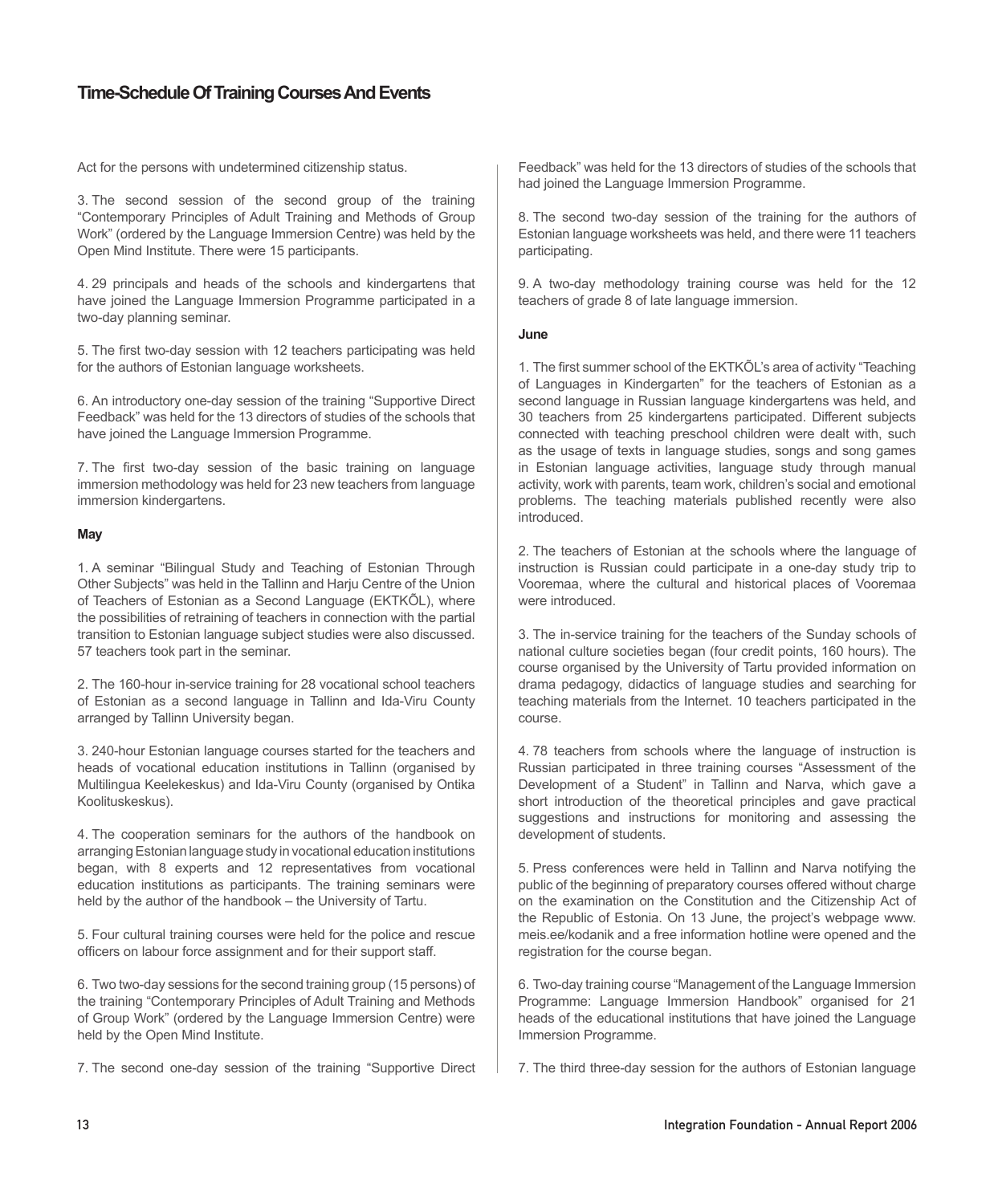worksheets was held. There were 11 teachers participating.

8. The second two-day session of the basic training of language immersion methodology was held for 23 new teachers from language immersion kindergartens.

9. A one-day training session on the principles of language immersion methodology held for 30 new teachers.

## **August**

1. In the summer school for the teachers of Estonian as a second language at comprehensive schools, 40 teachers received in-service training on methodology (work with texts, improvement of vocabulary, video in a language lesson, improvement of hearing skills, etc.), preparation of projects and self-management of teachers.

2. Beginning of the course "In-service Training for the Teachers of Estonian as a Native Language," organised by the University of Tartu with the general aim of providing in-service training to the teachers of Estonian as a native language in Estonian language comprehensive schools teaching the children of newly arrived immigrants, in order to improve the teachers' preparedness for work with non-Estonian speaking students. 25 teachers participated in the course.

3. Two-day methodology training held for the 16 teachers of grade 9 of the three leading schools of late language immersion.

4. The fourth three-day session for the authors of Estonian language worksheets was held. There were 11 teachers participating.

5. The second two-day session of the basic training on early language immersion methodology was held. There were 12 participants.

6. Hea Alguse Koolituskeskus (training centre) organised a three-day summer school on counselling with 60 participants on the request of the Language Immersion Centre.

#### **September**

1. A methodology centre was opened for the kindergarten teachers of Estonian as a second language in the Tähekese Kindergarten of Tallinn.

2. Beginning of the in-service training "Intercultural Communication" for the 13 directors of extracurricular activities of comprehensive schools where the language of instruction is Russian or which are bilingual (2 credit points, 80 hours), aimed at developing their general culture sensitivity and providing knowledge for organising events that support tolerance.

3. Information provided on the learning kit "Naljaga pooleks" ("In Fun") during three training days to 74 teachers of Estonian as a second language from Tartu and Southern Estonian, Tallinn and Harju, and Virumaa Centres of EKTKÕL.

4. A seminar titled "Teacher's Ethics" held for 17 teachers of the Sunday schools of national culture societies.

5. A 60-hour Estonian language course for 320 education workers of non-Estonian language schools of Tallinn began. The aim of the course was to raise the level of Estonian language skills of the education workers of non-Estonian language schools and kindergartens and to improve their competitiveness in the labour market.

6. The first information day was held for the trainers who organise the training for the examination on the Constitution and the Citizenship Act of the Republic of Estonia for persons of undetermined citizenship.

7. The IT training on the preparation of teaching materials (40 academic hours + independent work) began for 60 teachers of vocational education institutions.

8. The second stage of the language courses for the police and rescue officers began. In Tallinn two language study groups for police and rescue officers started work in MTÜ Eesti Keele Suhtlemiskool, and in Ida-Viru County four study groups started work in AS Kesk-Eesti Arenduskeskus.

9. There were two cultural training courses held for the police and rescue officers on the labour force assignment and for their support staff.

10. OÜ Koolituse Korralduskeskus organised a follow-up training course related to the EU Phare project "Training Programme for Education Workers and Teaching Materials for the Late Language Immersion Schools" for 18 teachers from Tallinn regional schools in order to explain and support the implementation of the information acquired in basic training.

11. A meeting was held with the heads of the kindergartens and schools of the Language Immersion Programme in the Narva region and the employees of the Narva City Government on the creation of the system of counselling on language immersion. 12 persons participated in the meeting.

12. A meeting was held with the heads of the kindergartens and schools of the Language Immersion Programme in Tallinn region and the employees of Tallinn Education Department on the creation of the system of counselling on language immersion. 20 persons participated in the meeting.

## **October**

1. The teachers' training at the universities began. Tallinn University will prepare 80 teachers of Estonian literature, 20 teachers of geography and 40 teachers of social studies, and the University of Tartu will prepare 20 teachers of geography and 40 teachers of social studies, while the Academy of Music and Theatre will prepare 40 teachers of music. All teachers (except for the teachers of Estonian literature) will at first participate in an Estonian language course (10 credit points, 200 hours), which is followed by the study of specialised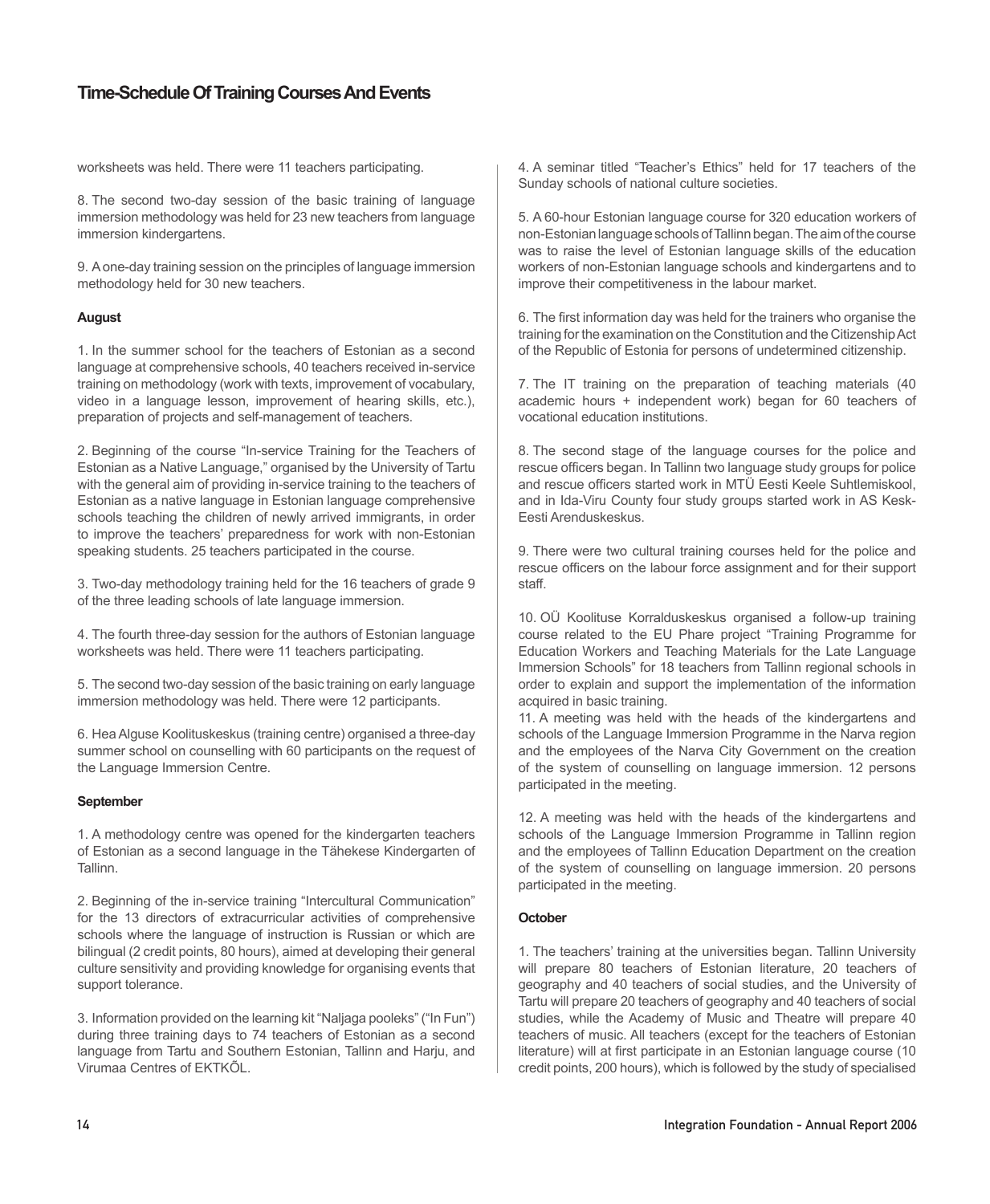Estonian and the methodology of bilingual subject study. The volume of the training for the teachers of Estonian literature is 4 credit points, and the volume of the training for other teachers is 20 credit points.

2. The study trip "A Student with Special Needs in a Foreign Language School" organised to Pronsgrunn and Lillegården in Norway. 27 teachers and 4 education officials participated in the training aimed at the introduction of the principles of inclusive education in a non-Estonian language school.

3. Inscape Koolituse OÜ organised two one-day sessions of the training "Time Management Development Programme for Managers" as requested by the Language Immersion Centre, with 16 heads of the kindergartens and schools that have joined the Language Immersion Programme as participants.

4. The Open Mind Institute organised the supervision seminar ordered by the Language Immersion Centre within the framework of the study programme "Contemporary Principles of Adult Training and Methods of Group Work." 15 persons participated in the seminar.

5. Two-day methodology training held for the teachers involved in the second and third stages of study of early and late language immersion. 30 teachers took part in the training.

6. Follow-up training related to the EU Phare project "Training Programme for Education Workers and Teaching Materials for the Late Language Immersion Schools" was organised for 12 teachers from Ida-Viru regional schools in order to explain and support the implementation of the information acquired in basic training.

7. The third one-day session of the training "Supportive Direct Feedback" was held for the 13 directors of studies of the schools that have joined the Language Immersion Programme.

8. Two-day training on the methodology of language immersion held for 18 teachers from early language immersion schools.

9. A meeting was held with the heads of the kindergartens and schools of the Language Immersion Programme in the Kohtla-Järve region and the employees of the Kohtla-Järve City Government on the creation of the system of counselling on language immersion. 11 persons participated in the meeting.

## **November**

1. At the conference of the 5th anniversary of EKTKÕL held at Tallinn Pae Secondary School the main report was made by Mart Rannut, Associate Professor of Tallinn University, on the topic "Home Language of Non-Estonian Speaking Students as the Factor Supporting the Study of Estonian." A co-report was made by Tõnu Teder (Ministry of Education and Research), who gave an overview of the role of the teachers of Estonian in the European context. The issues connected with teaching Estonian both in Estonia and abroad were also touched upon. Speeches were made by the teachers

of kindergartens, language immersion teachers and teachers of comprehensive schools and vocational schools. 100 persons participated in the conference.

2. 18 education officials of Tallinn participated in a study trip to Finland in order to obtain information on the Finnish educational system, including the education of the children of immigrants. During the study trip the classes of Finnish as a second language for the children of immigrants were visited at the schools of Sotunki (grades 7 to 9) and Pallastunturintie (grades 1 to 6). Tiina Hirvonen from Vantaa School Board gave an overview of the measures and orders adopted at the level of local government with regard to teaching the children of immigrants.

3. The in-service training "Extracurricular Activities in a Multicultural School" (2 credit points, 80 hours) was started. Tallinn University will organise a training where 15 directors of extracurricular activities from comprehensive schools with Estonian as the language of instruction will be able to obtain knowledge and skills for organising extracurricular activities for children representing different cultures.

4. "Citizens' Day Quiz 2006" for the students of grades 7 to 12 of comprehensive schools and vocational schools providing general secondary education with Estonian or Russian as the language of instruction. The aim of the quiz was to improve the young people's knowledge of the constitutional institutions of the Republic of Estonia, human and citizen rights, freedoms and obligations and issues connected with the European Union. The webpage of the quiz was visited more than 6,000 times.

5. The last module of the in-service training for the teachers of Estonian as a native language was a study trip to Finland, where 23 teachers were acquainted with the experience related to teaching the newly arrived immigrants in Finland, visiting the lessons of the children of immigrants at the schools of Jakonmäki, Pukinmäki, Katajanokka and Roihuvuori. The teachers were given an overview of the Finnish educational system, the regulations regarding the teaching of immigrants and recent study literature.

6. The main subjects of the follow-up training of the course "Assessment of the Development of a Student" were: the socialisation of a child, work with talented children, the role and importance of sociopedagogical games at the development of children, self-motivation of the so-called difficult children, coping in a conflict environment, etc. 38 teachers participated in the training.

7. The second information day was held for the trainers who organise the preparatory courses for the examination on the Constitution and the Citizenship Act. The organisational aspects and the content of the training were discussed and the most important trends of andragogy were introduced.

8. In Tallinn and Narva, press conferences were held in connection with the Citizens' Day, where the intermediate results of the project supporting the integration of persons with undetermined citizenship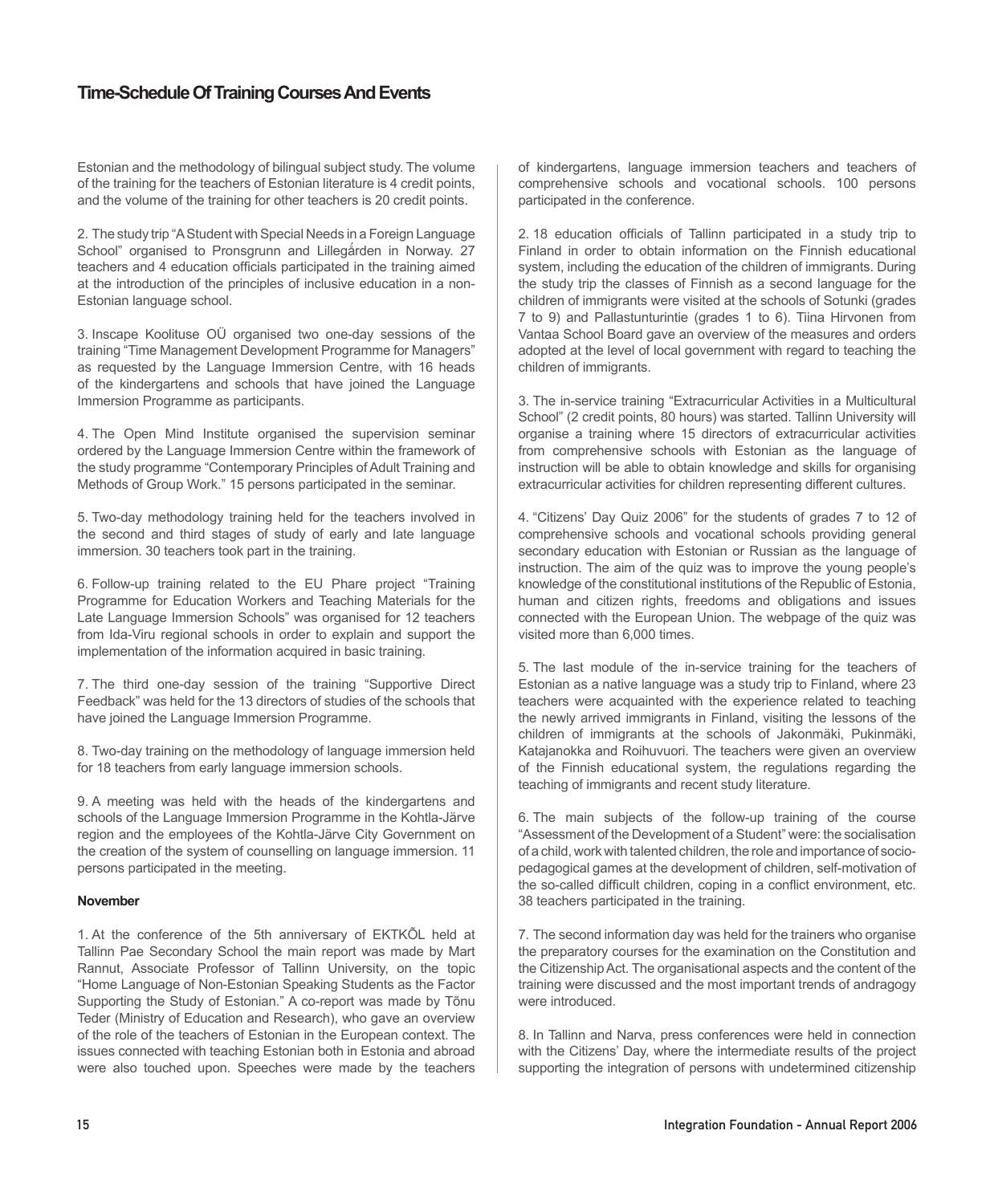status were introduced.

9. The opening session of the third group of the training "Contemporary Principles of Adult Training and Methods of Group Work" (ordered by the Language Immersion Centre) was held by the Open Mind Institute. There were 16 participants.

10. The fourth (last but one) one-day session of the training "Supportive Direct Feedback" was held for the 13 directors of studies of the schools that have joined the Language Immersion Programme.

11. One-day training on the principles of language immersion held for 7 new teachers of kindergartens.

12. Two-day annual conference of the Language Immersion Programme titled "Creation of an Internal Training System" was held. The organisational aspects of the conference were the responsibility of OÜ Koolituse Korralduskeskus. Among the participants of the conference, there were the representatives from all educational institutions that have joined the programme, from the local governments involved in the programme and from other stakeholders, all in all 165 persons.

13. On the request of the Language Immersion Centre, the training centre Hea Alguse Koolituskeskus organised two-day follow-up training courses on counselling, held in three groups for the 60 candidates for the counsellor's posts in the regions of Tallinn, Tartu, Narva and Kohtla-Järve.

14. The Open Mind Institute organised a two-day supervision seminar ordered by the Language Immersion Centre within the framework of the study programme "Contemporary Principles of Adult Training and Methods of Group Work." There were 15 participants.

15. The first two-day session of the training course "The Principles of Adult Training" requested by the foundation SA Omanäolise Kooli Arenduskeskus was held with 16 participants.

16. A two-day planning seminar of the Language Immersion Programme, "Language Immersion – Possibilities and Challenges" was organised by the Language Immersion Centre and the Parents Union of the Language Immersion Programme with the representatives of educational institutions that have joined the programme and the representatives of stakeholders. There were 30 participants at the seminar, and 26 language immersion students were present on the first day as visitors.

## **December**

1. The Ukrainian Culture Centre organised an information day for the teachers of the Sunday schools of national culture societies. There were 28 participants.

2. 18 trainers of the Language Immersion Centre took part in the training "Principles of the Methodology of Language Immersion; Language Immersion Handbook."

3. The closing session of the third group of the training ordered by the Language Immersion Centre, "Contemporary Principles of Adult Training and Methods of Group Work," was held by the Open Mind Institute. There were 15 participants.

4. Two two-day sessions (sessions II and III) of the training course "Principles of Adult Training" requested by the foundation SA Omanäolise Kooli Arenduskeskus were held with 16 participants.

5. Two-day training courses introducing the books from the series "Let's Read Together" held in Narva and Tallinn with the participation of 26 kindergarten teachers.

6. A two-day training course "Principles of the Methodology of Language Immersion: Language Immersion Handbook" held for the trainers of the Language Immersion Programme. There were 18 participants.

During the period from August to November 2006, six information days were organised, introducing the Estonian language teaching materials to the heads and teachers of Estonian or Russian language kindergartens. 237 persons participated in the information days.

In the early winter of 2006, the following training courses were held for the teachers of Estonian in Russian language kindergartens:

1) "Performance of Work Analysis and Self-Analysis,"

trainer: M. Pettai;

2) "Songs and Song Games about Winter and Christmas," trainer: M. Raun;

3) "Preparation and Organisation of Language Mornings,"

trainer: L. Maiberg.

92 teachers took part in the training courses. In addition, 44 kindergarten employees participated in four workshops. Supporting kindergartens were confirmed for young teachers and teachers with less experience: kindergartens Mesipuu and Täheke in Tallinn, and kindergarten Kannike in Kiviõli.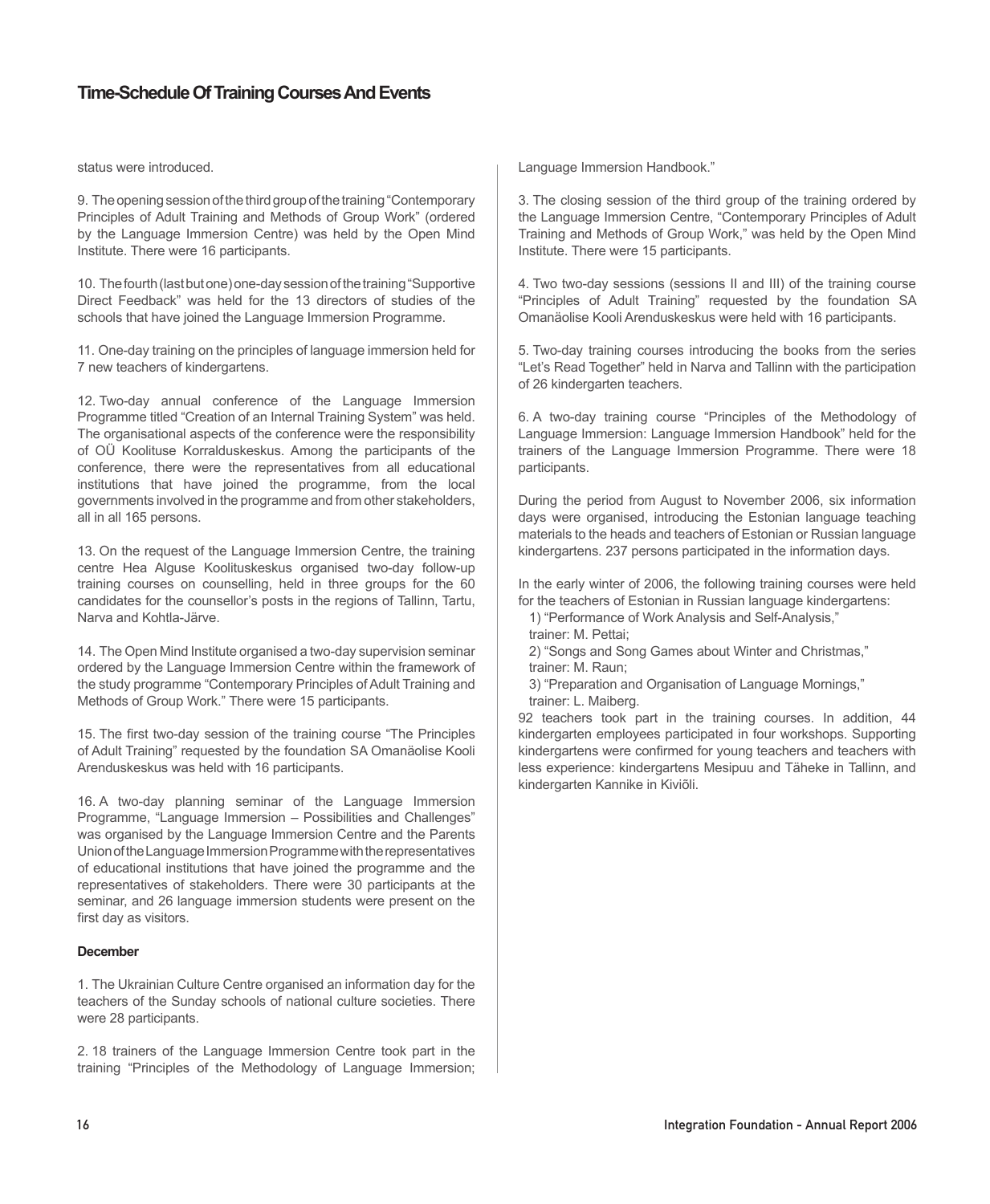# **Surveys**

## **Teaching of Estonian as a second language in kindergartens, 2005/2006**

In 2002, the Centre for Educational Programmes of the Integration Foundation studied teaching of Estonian as a second language in kindergartens. In 2005, the centre ordered a follow-up survey "Teaching of Estonian as a Second Language in Kindergartens," which was performed by Lea Maiberg and Maibi Rikken, the members of the workgroup of the EKTKÕL's area of activity "Teaching of Languages in Kindergarten" during the period from October 2005 to June 2006.

**The aim of the survey** was to clarify the situation related to teaching Estonian as a second language in Estonian preschool educational institutions in the school year 2005/2006 and:

1) identify the kindergartens where Estonian as a second language is taught;

2) identify the teachers teaching Estonian as a second language;

3) identify the teaching materials used in teaching Estonian as a second language;

4) identify the teachers' proposals and suggestions for further preparation of teaching materials and development of in-service training programmes or supplementing the existing programmes.

According to the data of 2004 of the Ministry of Education and Research, there are 599 preschool child care institutions in Estonia, including 497 kindergartens and 69 kindergarten-primary schools. The questionnaires were sent to 124 child care institutions where the language of instruction is Russian or Russian-Estonian. The highest number of child care institutions where the language of instruction is Russian are located in Harju County (59) (incl. 52 in Tallinn), followed by Ida-Viru County with 46 kindergartens; in other regions there are 19 preschool child care institutions.

**The research method** used was the questionnaire, which consisted of two parts. The first part dealt with the organisation of the study of Estonian and was completed by the heads of kindergartens. The second part was completed by the teachers of Estonian as a second language. Information was thus gathered about their education, qualification and other factors, as well as the teaching materials used. From the 124 child care institutions that received the questionnaire, 86 heads of kindergarten and 97 teachers of Estonian sent replies.

**The analysis of the replies** revealed that the study of Estonian as a second language in child care institutions where the language of instruction is Russian is regular and is in correspondence with the framework curriculum of preschool education as regards the provisions regarding teaching Estonian as a second language. Major regions, where children whose native language is Russian are studying Estonian as a second language include Harju County (Tallinn in particular) and Ida-Viru County, where there are children's groups working both on the basis of the ordinary study model and language immersion methodology. In these regions, language study groups are in most cases formed only of children whose home language is Russian. The highest number of groups of children with Russian as

their home language is located in Ida-Viru County.

In many child care institutions language studies are integrated with other subjects and activities. In music lessons, Estonian language songs and games are used by 67% of respondents, in physical education lessons, Estonian language orders and movement games are used by 51% of respondents, and in manual activities, Estonian language explanations and vocabulary study are used by 45% of respondents. Thus, the level of language skills of other kindergarten teachers and cooperation with all teachers dealing with children has improved. The volume of the study of Estonian has been raised in 44% of the child care institutions who responded, where 4-5 Estonian language activities are held per week. Hobby work offers additional study in 7 child care institutions in Harju County and Ida-Viru County.

From the 97 teachers who responded to the questionnaire, 58 have pedagogical or specialised higher education. There are 25 teachers of Estonian as a second language, and 22 teachers have acquired the profession of the teacher of Estonian as an additional specialty. 48% of the teachers of Estonian who responded speak Russian at home and 38% speak Estonian.

From the 97 teachers who responded to the questionnaire, 20 teachers had not participated in any in-service training and most of these teachers (10 teachers) worked in Harju County. The teachers' willingness to participate in professional in-service training is high – in most cases they wanted to take part in seminars, where teachers could share practical experience, common seminars for the preparation of necessary materials and training on the methodology of teaching Estonian as a foreign language.

The results of the survey will remain the basis for further planning of the working group on EKTKÕL's area of activity "Teaching of Languages in Kindergarten."

## **Teaching of Estonian as a second language in schools**

The work related to the questionnaire "Teaching of Estonian as a Second Language in Schools" was carried out in the period from December 2005 to June 2006 in cooperation with EKTKÕL. The **aim** of the survey was to obtain an overview of the educational background of the teachers of Estonian as a second language, their need for in-service training and their readiness to teach Estonian literature in Estonian.

The questionnaire was sent to 51 teachers of Estonian as a second language in schools where the language of instruction is Russian. The list of schools was based on the data received from the Ministry of Education and Research. 94 teachers of Estonian as a second language from 36 schools (70.5%) answered the questionnaire. The form consisted of two parts. In the first part, general data was required about the name, education, in-service training and retraining, as well as the length of employment of the teacher. It also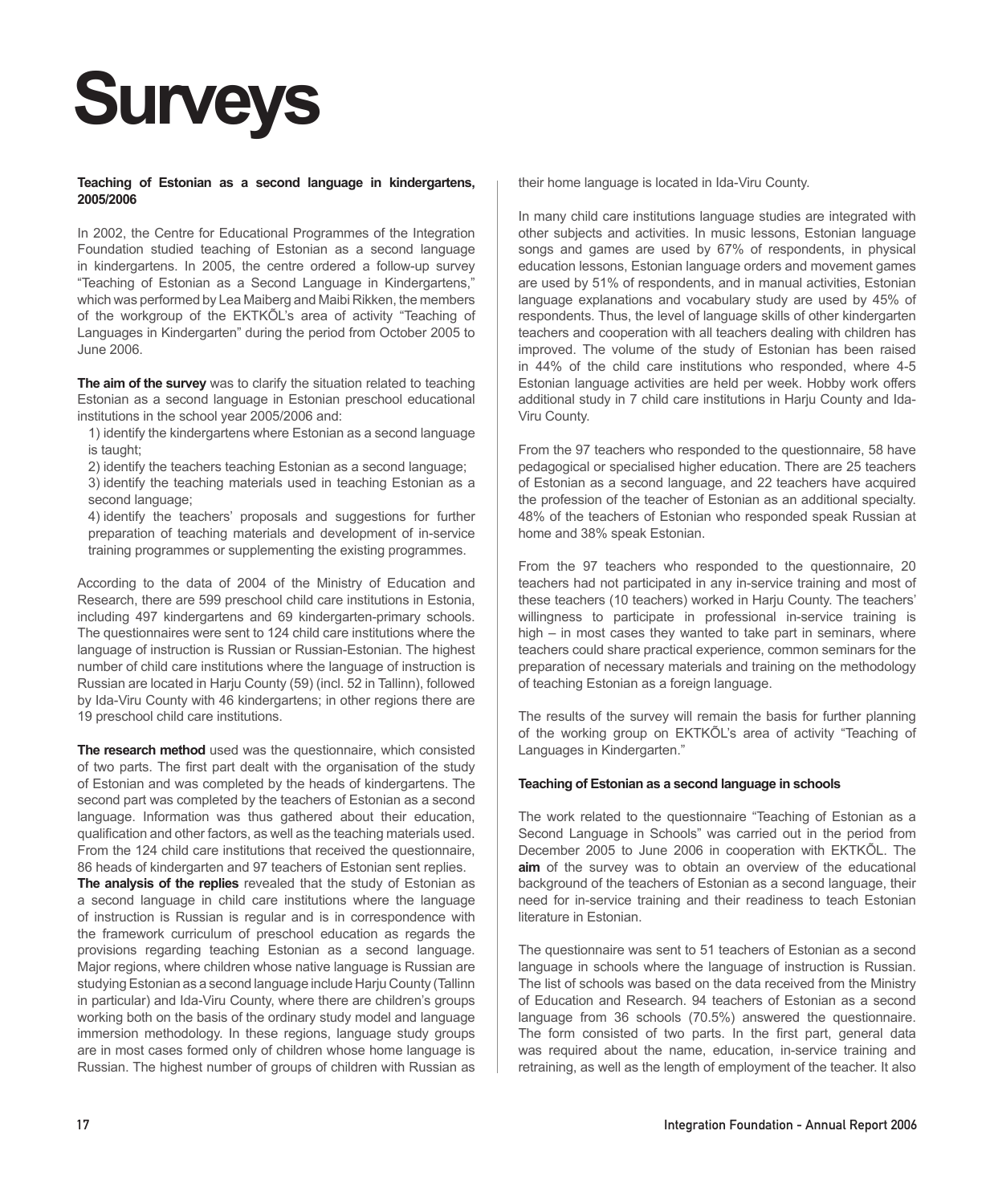## **Surveys**

contained questions about teaching other subjects, in the event that the teachers taught such other subjects; whether the teachers are ready to teach Estonian literature in a school where the language of instruction is Russian and whether the school has previously taught Estonian literature in Estonian. The aim of the second part of the questionnaire was to obtain an overview of the teachers' experience in teaching Estonian literature in Russian language schools.

## **The survey revealed** that:

1) in the Estonian schools where the language of instruction is Russian there are teachers with pedagogical education who are ready to teach Estonian literature in Estonian and who have the relevant experience;

2) there are schools in Estonia where the language of instruction is Russian and where Estonian literature is taught in Estonian.

## **Follow-up survey on civil studies**

In 2006, the results of the Estonian repeated survey of CivEduEst (civil and social studies) by IEA (International Association for the Evaluation of Educational Achievement) were introduced. In 1999, 14-year old students were questioned in 28 countries and in 2000, the students of upper secondary school were questioned in 16 countries. In Estonia, the participants included students from grades 8 and 12. The questionnaire "CivEduEst 2005" used the same sample of Estonian language and Russian language schools as the 1999 questionnaire.

In 2005, 6,235 students from 132 schools were questioned. The **aim** of the follow-up survey was to measure the progress that had occurred in Estonian education (mainly in social studies) as a result of the reform of the curriculum. For that purpose, the results of the years 1999 and 2005 and the results of 2005 by different student age groups (i.e. before and after learning social studies) were compared. The survey was carried out by an expert group of Tallinn University under the guidance of Anu Toots. The results of the survey are available at the address: www.rto.tlu.ee/UURIMUS/Raport\_2006.pdf.

#### **Survey of the situation of public youth centres**

On the request of the Integration Foundation, OÜ MindPark and MTÜ Eesti ANK (EANK) performed a survey **aimed at** obtaining an overview of the situation of and the possibilities for public youth centres, defining the general characteristics of youth centres and providing an evaluation on their current activities and capacities (including the involvement of non-Estonian speaking youths in the activities of youth centres).

The sample was formed on the basis of the list of public youth centres compiled by EANK, involving 127 youth centres all over Estonia. Both the youths and the stakeholders were questioned. The sample included:

1) 90 representatives of public youth centres (heads, officials, owners);

2) 244 youths (frequent visitors of public youth centres, project

managers, non-visitors);

3) 125 representatives of the stakeholder organisations involved with youth work (representatives of local governments, directors of extracurricular activities in schools, other youth workers).

**The survey revealed** that public youth centres are seen as quite an important partner at offering possibilities for the young people for spending their free time. Most of the representatives of the youth centres are of the opinion that public youth centres will become regional youth centres in the future.

Of the ways **to spend free time**, youths showed the highest appreciation for hobby groups, sports, libraries and the events offered by schools. These were followed by public youth centres in the opinion of about 4/5 of the respondents. On the whole, the youths who visit youth centres are better aware of different possibilities of spending free time. In most cases, youths were informed of the possibilites through information announcements, although meetings, personal contacts, printed materials and the Internet were also rated as important.

The youths spend their free time mostly outside home, with friends and in youth centres. Most institutions that perform youth work and also local governments referred to youth centres as places where to spend free time in interesting ways. This shows that the youth centre as an institution has managed to project an image of itself as a viable phenomenon after only a couple of years of activity.

**Public youth centres are important to the partners as well.** 81% of the youths visiting youth centres and 96% of the representatives of stakeholders considered the existence of local youth centres important. The latter group attributed much importance to the opportunities presented to the youth for initiating projects by themselves and engaging in activities that are of interest to them (24%). The employees of the centres have provided very different descriptions of the primary mission of youth centres, although almost 3/4 of them define the mission of a youth centre as providing children and youths with meaningful ways of spending their free time. According to the representatives of local governments and other representatives of the institutions involved in youth work, the content and organisation of youth work has improved to a certain extent due to public youth centres. There are some regional differences, and the youth centres of Viru County have the widest scope of activities available.

In most cases (49%), there are 2-3 persons employed at a youth centre. Small youth centres with one employee are mainly located in rural areas. The centres are generally open for 20 or more hours per week throughout the year, including the study periods of schools and short school holidays. Youths visit youth centres mainly on business days after school, and in general they consider the location of youth centres to be very good. A thorough description has been provided of good youth worker. The words used most often when describing a good youth worker are "friendly, good, kind-hearted, nice, helpful". Youths from bigger towns also stressed that a youth worker should be consistent, demanding, decent and responsible. There were some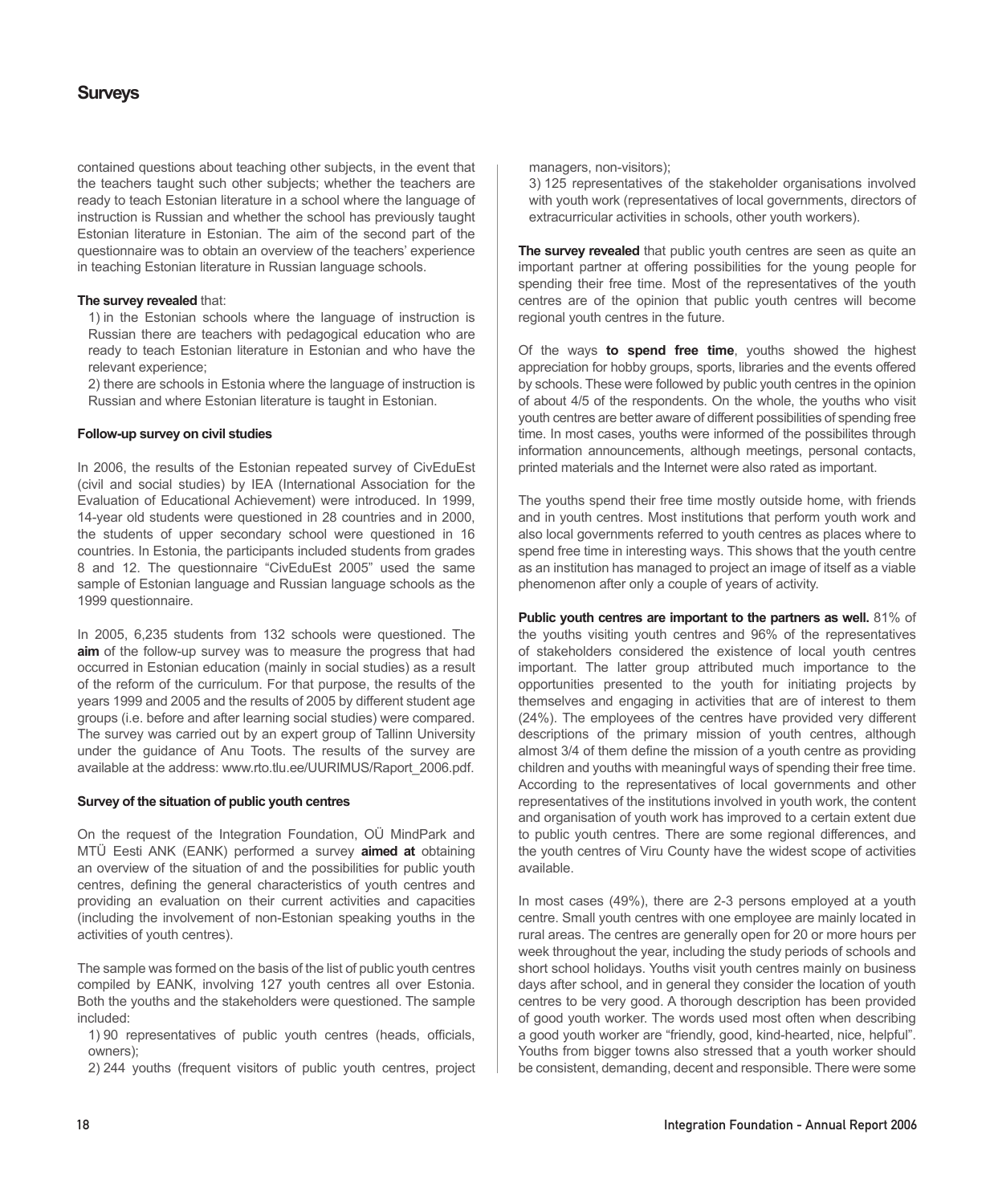## **Surveys**

differences in the requirements for youth workers in case of Northern and Southern Estonian regions.

The whole text of the results of the survey is available on the webpage of the Integration Foundation: www.meis.ee.

## **Problematic behaviour of minors and the activities of juvenile committees**

On the request of the Integration Foundation, OÜ MindPark performed a survey **aimed at** obtaining an overview of the factors influencing the legal order of minors, the role of juvenile committees in preventing problematic behaviour and the work with offenders. Representatives of both regional and local juvenile committees, offenders and stakeholders who had contacts with juvenile committees were questioned in the course of the survey.

The sample contained 796 persons and the survey was carried out during the period from October 2005 to June 2006. 308 persons all over Estonia replied to the questionnaires of the quantitative section:

1) 45 representatives of juvenile committees, including chairmen and secretaries;

2) 137 underage offenders and their representatives;

3) 126 representatives of stakeholders, including representatives of local governments and the persons responsible for applying sanctions.

In addition, three focus group interviews were performed.

**The survey revealed** that juvenile crime has increased from 1,400 offences in 1991 to 3,201 offences in 2004. The number of underage offenders is stabilising in the context of crime statistics, but the recidivism of the underage offenders is increasing. The consumption of drugs and alcohol among the youth has increased and the age when drugs use starts is continuing to decrease. The most important risk factors in the case of youths are the effects arising from the family (i.e. poverty, abuse of alcohol and drugs, asocial parents, etc.)

The survey analysed the reasons for performing an offence as seen by different target groups. The three most important reasons for juvenile crime mentioned by members of juvenile committees were the lack of interest of parents in their children, the influence of companions/friends, and wrong educational methods at home. The underage offenders pointed out the areas that they considered the main reasons for the problematic behaviour of minors: bad influence by companions and friends, consumption of alcohol, study problems and broken families. Most legal representatives of the minors agreed that the reasons for offences at early school-age (from 7 to 11 years) and juvenile age (years 12 to 18) were different. The largest segment of the respondents thought that in case of younger children the reasons were connected with the family, and in case of older ones with external influence. According to the legal representatives of juvenile offenders, the most important factors in addition to the influence of friends are connected with the child – their character, need for adrenaline and desire to seek adventure.

The survey describes the three most suitable methods for influencing minors: conversation with a specialist, participation in youth or social programme, and social work. The criteria of successful penalties included long-term activities, ensuring activity, support and supervision, creation of a positive environment, possibility of realisation of penalty, and support for socialising.

According to the legal representatives of minors, juvenile committees are necessary, their activities are organised, their members are competent and treat youths well and involve them in the decision making process. The most important drawbacks in the work of juvenile committees is the evaluation of the efficiency of their work.

The survey indicated that the control and supervision system of the application of penalties must be improved, as it is especially important in preventing repeated offences. The juvenile committees must have a development plan (currently, only one-third of the committees have a development plan); and information exchange on local and regional level, as well as the system of collecting and analysing information about juvenile crime must be improved.

The whole text of the survey is available on the webpage of the Integration Foundation: www.meis.ee.

## **Transitional Allowance**

Within the framework of the project "Promoting the Integration of Persons of Undetermined Citizenship in Estonia" a survey about the target groups and stakeholders of the project was performed, which formed the basis for the communication programme developed by Hill&Knowlton.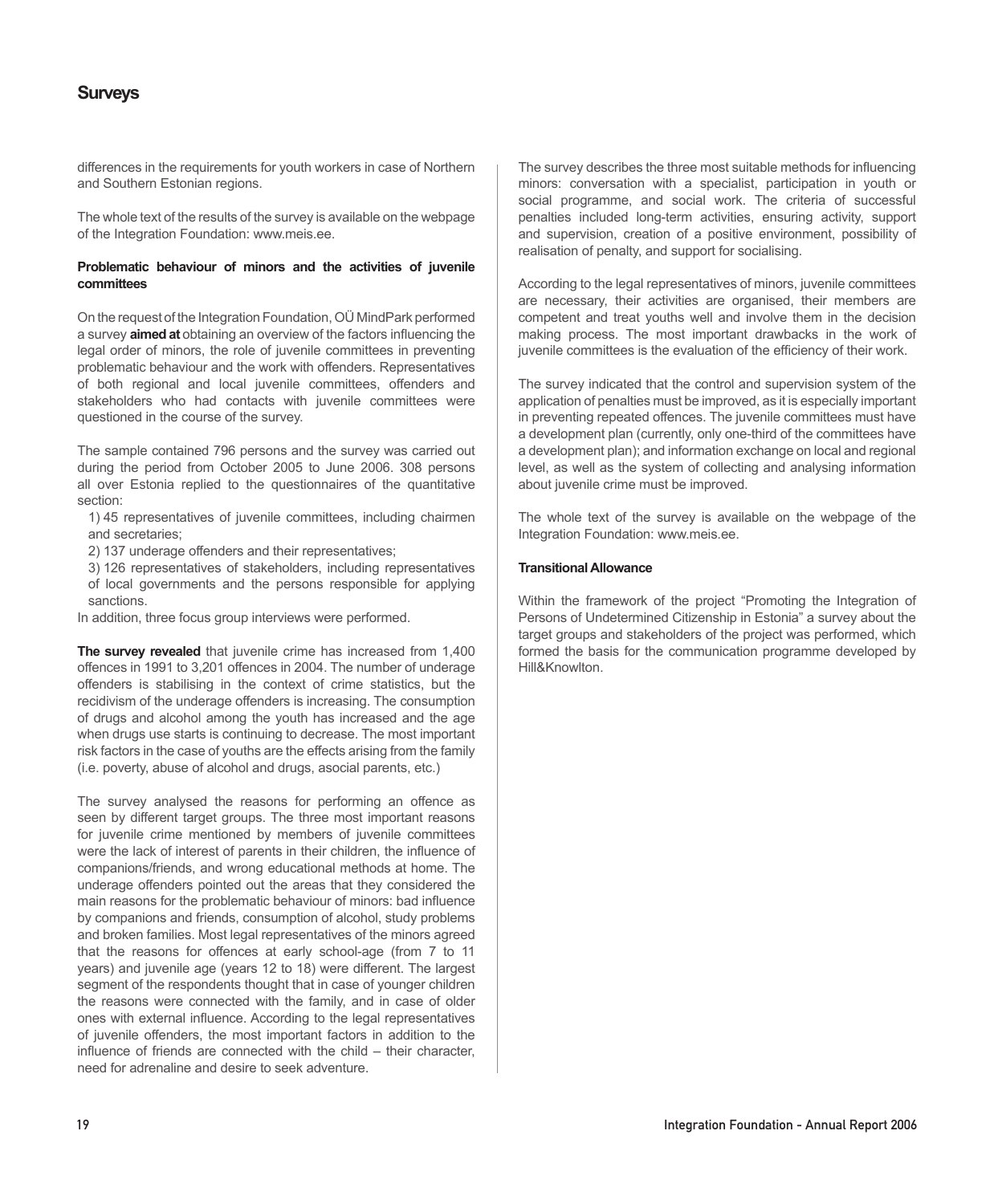# **Administrative Information**

The Integration Foundation is a foundation established under private law by the Government of the Republic of Estonia and managed by the Governing Board consisting of seven members. The Governing Board of the Foundation employs an audit committee and the internal auditor of the Foundation.

The daily work of the Foundation is administrated by the Executive Board which has one member and manages and represents the Foundation, using its resources according to the Articles of Association of the Foundation and within the limits of the authorisation given by the Governing Board.

The structure of the Foundation includes five project units and an administrative unit.

The Administrative Unit coordinates the general management of the

Foundation and the administrative activities of the structural units. The Administrative Unit provides accounting, document administration, information systems administration and personnel services. The Administrative Unit develops and implements the internal procedures of the Foundation, organises the work of the internal audit and coordinates the activities connected with public relations and internal communication. The financial activities of all structural units are performed through the Administrative Unit, and all documents to be archived at the end of the activities of the programmes are gathered by the Administrative Unit.

Project units coordinate specific programmes/projects, prepare procurements and project competitions, implement activities, monitor financing and submit reports.

At the end of 2006, the Foundation had 36 employees.

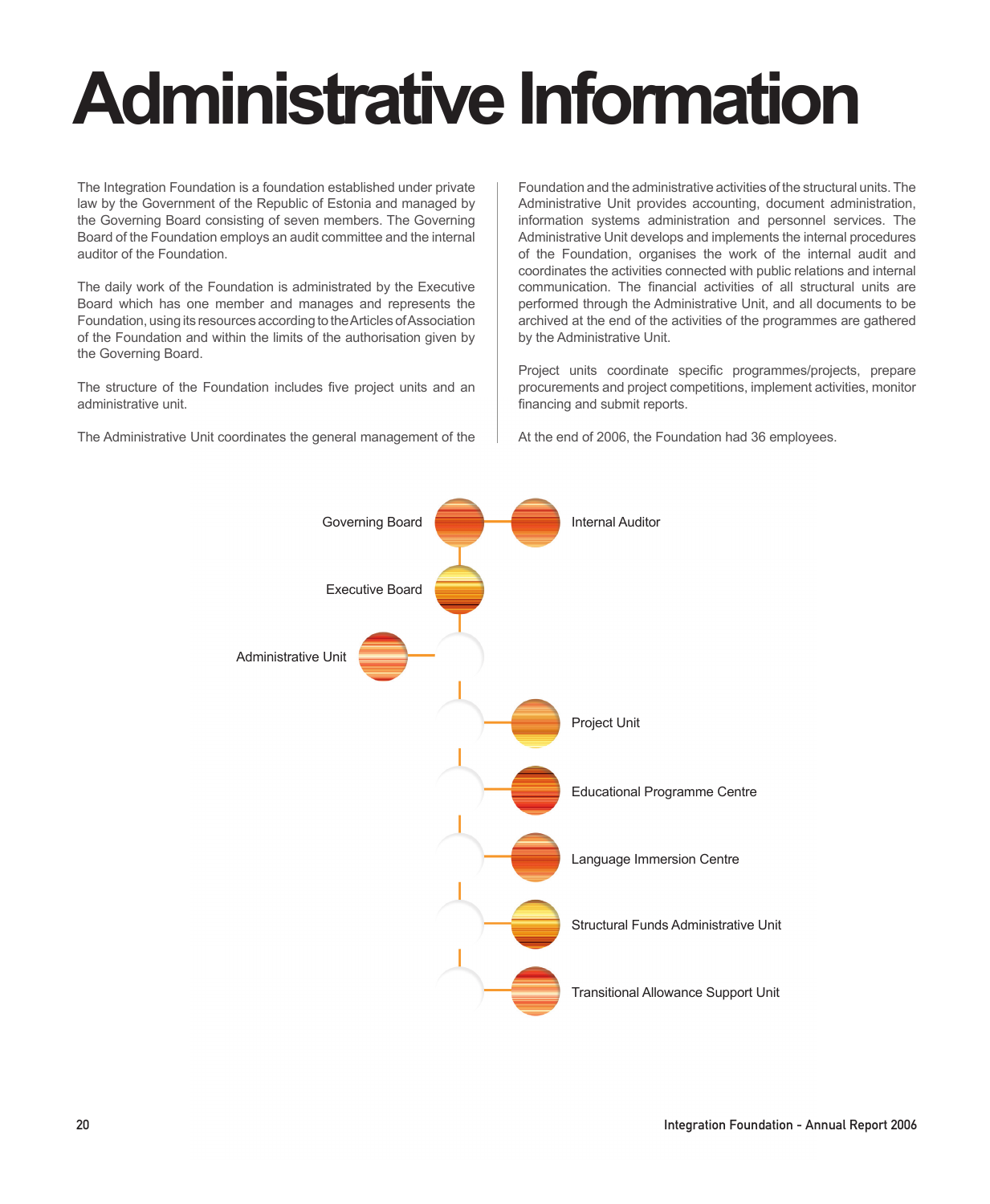## **Governing Board of the Integration Foundation 2006**

| Name                 | Position                                                       |
|----------------------|----------------------------------------------------------------|
| PAUL-EERIK RUMMO     | Minister for Population Affairs, Chairman of the Board         |
| <b>MAILIS REPS</b>   | Minister of Education and Research                             |
| <b>SERGEI IVANOV</b> | Member of Parliament (Riigikogu)                               |
| <b>ANTS PAULS</b>    | Member of Parliament (Riigikogu), Deputy Chairman of the Board |
| <b>RAIN SANNIK</b>   | Head of Legislation Department, Ministry of Internal Affairs   |
| <b>IGNAR FJUK</b>    | Chairman of the Estonian Temperance Union                      |
| <b>MATI HEIDMETS</b> | Tallinn Pedagogical University, Professor                      |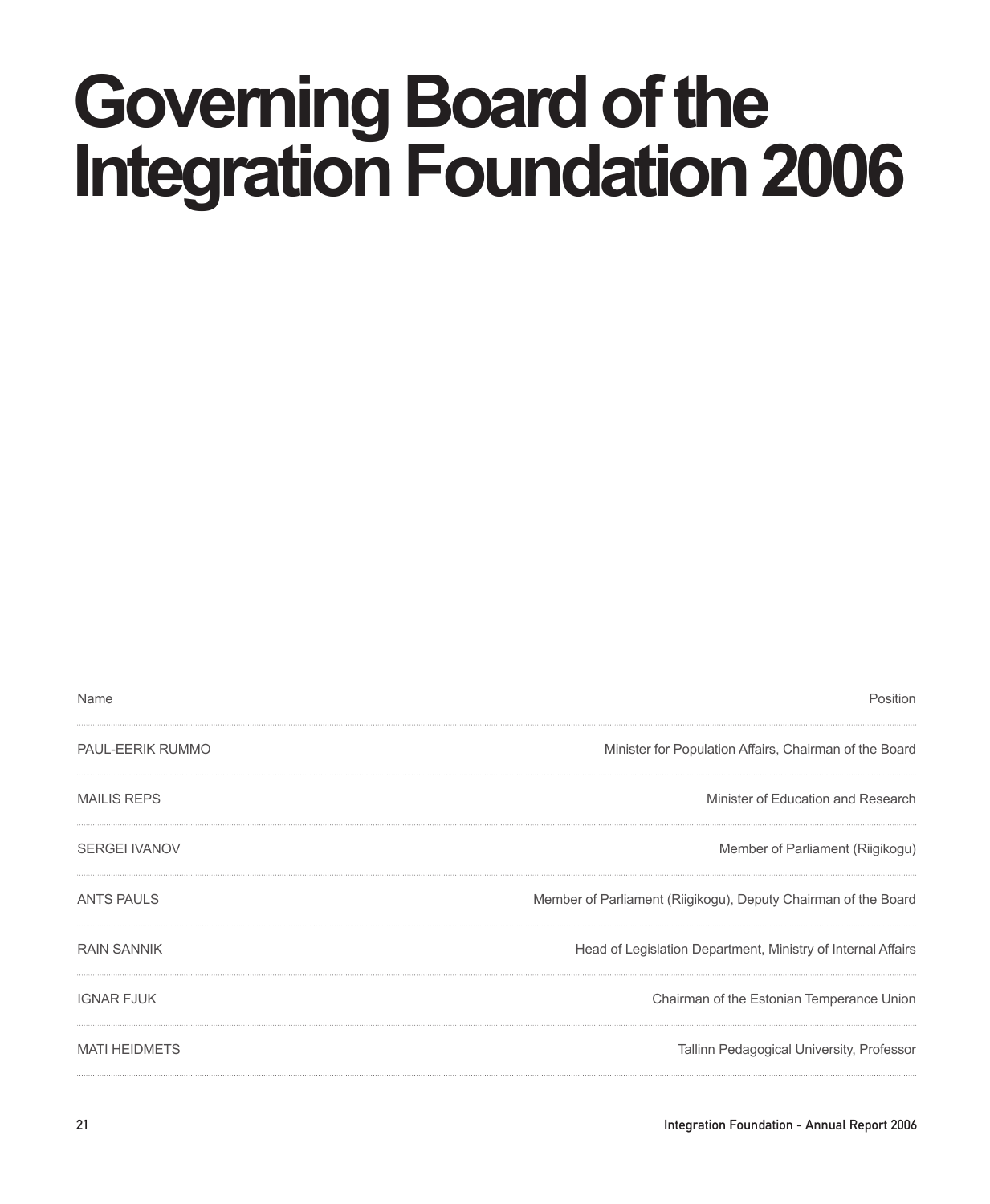## **Governing Board of the Integration Foundation 2007**

| Name                        | Position                                                            |
|-----------------------------|---------------------------------------------------------------------|
| URVE PALO                   | Minister for Population Affairs, Chairman of the Board              |
| <b>TÕNIS LUKAS</b>          | Minister of Education and Research                                  |
| <b>LAINE JÄNES</b>          | Minister of Culture                                                 |
| <b>BIRUTE KLAAS</b>         | Vice-Rector for Academic Affairs, University of Tartu               |
| <b>RAIN SANNIK</b>          | Head of Legislation Department, Ministry of Internal Affairs        |
| <b>VIKTORIA NEBORJAKINA</b> | Lecturer of Institute of Applied Psychology, Mainor Business School |
| <b>MATI HEIDMETS</b>        | Tallinn Pedagogical University, Professor                           |